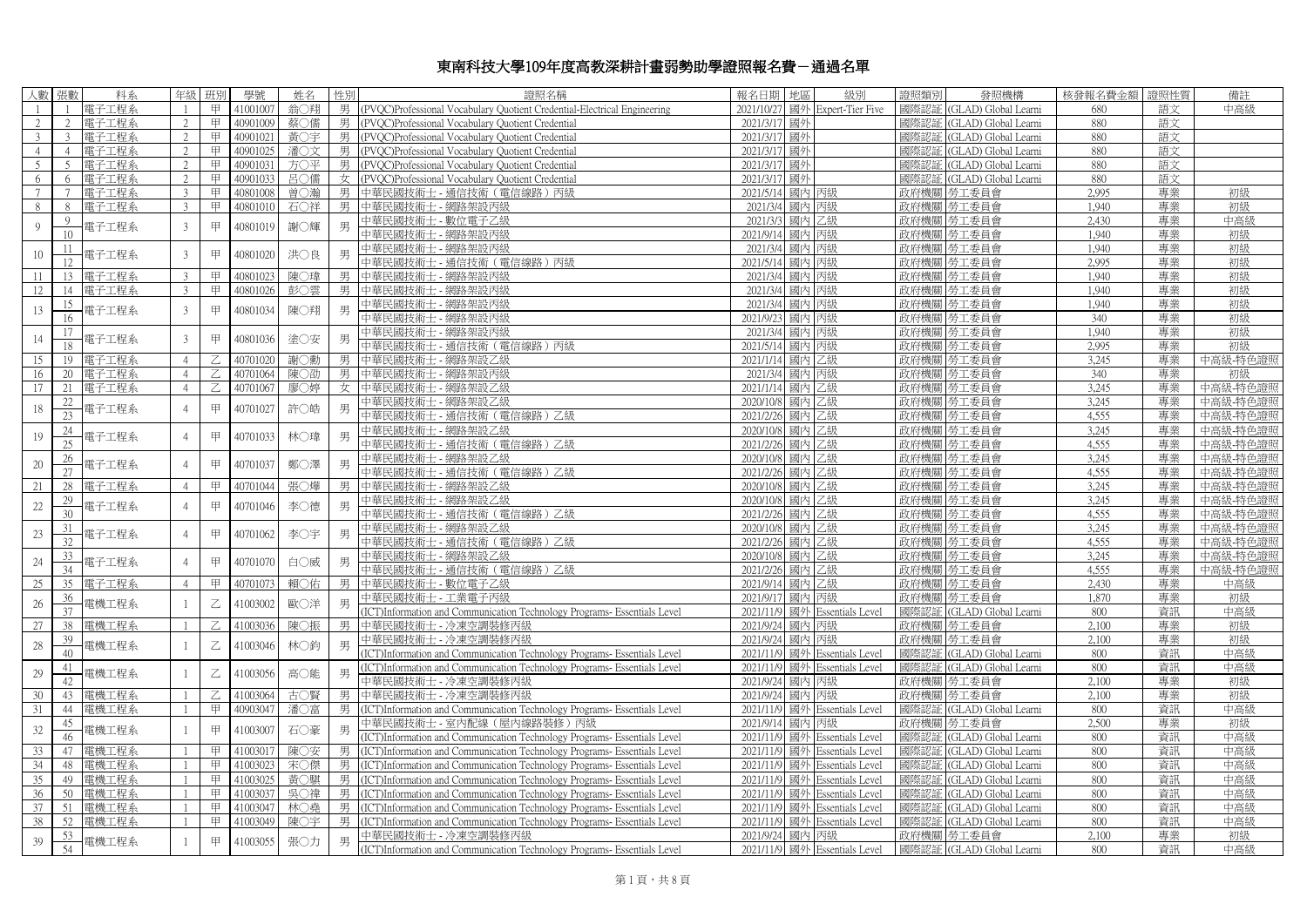| 人數 | 張數  | 科系           | 年級             | 班別          | 學號       | 姓名  | 性別 | 證照名稱                                                                                      | 報名日期   地區       |    | 級別                                     | 證照類別 | 發照機構                      | 核發報名費金額 | 證照性質 | 備註       |
|----|-----|--------------|----------------|-------------|----------|-----|----|-------------------------------------------------------------------------------------------|-----------------|----|----------------------------------------|------|---------------------------|---------|------|----------|
|    | 55  |              |                |             |          |     |    | 中華民國技術士 - 室內配線丙級                                                                          | 2021/2/26 國內 丙級 |    |                                        |      | 政府機關   勞工委員會              | 2,500   | 專業   | 初級       |
| 40 | 56  | 電機工程系        | 2              | Ζ           | 40903048 | 陳〇劭 | 男  | PVOC)Professional Vocabulary Quotient Credential                                          | 2021/3/17 國外    |    |                                        | 國際認証 | (GLAD) Global Learni      | 880     | 語文   |          |
| 41 | 57  | 電機工程系        | $\gamma$       | Z           | 40903052 | 李〇恩 | 男  | (PVOC)Professional Vocabulary Quotient Credential                                         | 2021/3/17 國外    |    |                                        | 國際認証 | (GLAD) Global Learni      | 880     | 語文   |          |
|    | 58  |              |                |             |          |     |    | (PVQC)Professional Vocabulary Quotient Credential                                         | 2021/3/17 國外    |    |                                        |      | 國際認証 (GLAD) Global Learni | 880     | 語文   |          |
| 42 | 59  | 電機工程系        | 2              | $\mathbb Z$ | 40903054 | 劉○維 | 男  | 中華民國技術士 - 室内配線 (屋内線路裝修) 丙級                                                                | 2021/9/24 國內 丙級 |    |                                        |      | 政府機關   勞工委員會              | 340     | 專業   | 初級       |
| 43 | 60  | 電機工程系        | $\overline{2}$ | Z.          | 40903057 | 杜○緯 | 男  | (PVOC)Professional Vocabulary Quotient Credential                                         | 2021/3/17 國外    |    |                                        | 國際認証 | (GLAD) Global Learni      | 880     | 語文   |          |
| 44 | 61  | 電機工程系        | $\overline{2}$ | Z           | 40903060 | 林○緯 | 男  | 中華民國技術士 - 工業配線丙級                                                                          | 2021/9/23 國內 丙級 |    |                                        | 政府機關 | 勞工委員會                     | 1,940   | 專業   | 初級       |
| 45 | 62  | 電機工程系        | $\mathfrak{D}$ | Ζ           | 40903075 | 許〇熙 | 男  | (PVQC)Professional Vocabulary Quotient Credential                                         | 2021/3/17 國外    |    |                                        |      | 國際認証 (GLAD) Global Learni | 880     | 語文   |          |
| 46 | 63  | 電機工程系        | $\mathfrak{D}$ | Z           | 40903091 | 石〇弘 | 男  | (PVOC)Professional Vocabulary Quotient Credential                                         | 2021/3/17 國外    |    |                                        | 國際認証 | (GLAD) Global Learni      | 880     | 語文   |          |
|    | 64  |              |                |             |          |     |    | (PVQC)Professional Vocabulary Quotient Credential-Electrical EngineeringSpecialist-Tier   |                 |    | 2021/3/17 國外 Specialist-Tier Five 國際認証 |      | (GLAD) Global Learni      | 880     | 語文   | 初級       |
| 47 | 65  | 電機工程系        | 2              | 甲           | 40903001 | 黃○均 | 男  | 中華民國技術士 - 冷凍空調裝修乙級                                                                        | 2021/2/26 國內 乙級 |    |                                        | 政府機關 | 勞工委員會                     | 2,640   | 專業   | 中高級      |
|    | 66  |              |                |             |          |     |    | (PVQC)Professional Vocabulary Quotient Credential-Electrical Engineering                  |                 |    | 2021/10/27 國外 Expert-Tier Five         | 國際認証 | (GLAD) Global Learni      | 680     | 語文   | 中高級      |
| 48 | 67  | 電機工程系        | $2^{1}$        | 甲           | 40903003 | 陳〇宇 | 男  | (PVQC)Professional Vocabulary Quotient Credential-Electrical EngineeringSpecialist-Tier   |                 |    | 2021/3/17 國外 Specialist-Tier Thre 國際認証 |      | (GLAD) Global Learni      | 880     | 語文   | 初級       |
|    | 68  |              |                |             |          |     |    | 中華民國技術士 - 室内配線丙級                                                                          | 2021/3/2 國內 丙級  |    |                                        |      | 政府機關 勞工委員會                | 2,500   | 專業   | 初級       |
| 49 | 69  | 電機工程系        | 2              | 甲           | 40903007 | 李○霆 |    | 男 (PVQC)Professional Vocabulary Quotient Credential-Electrical EngineeringSpecialist-Tier |                 |    | 2021/3/17 國外 Specialist-Tier Fou       | 國際認証 | (GLAD) Global Learni      | 880     | 語文   | 初級       |
|    | 70  |              |                |             |          |     |    | (PVQC)Professional Vocabulary Quotient Credential-Electrical Engineering                  |                 |    | 2021/10/27 國外 Expert-Tier Four         | 國際認証 | (GLAD) Global Learni      | 680     | 語文   | 中級       |
|    | 71  |              |                |             |          |     |    | 中華民國技術士 - 室內配線 (屋内線路裝修) 乙級                                                                | 2020/10/8 國內 乙級 |    |                                        |      | 政府機關 勞工委員會                | 3,100   | 專業   | 中高級-特色證照 |
| 50 | 72  | 電機工程系        | 2              | 甲           | 40903008 | 吳○謙 | 男  | (PVQC)Professional Vocabulary Quotient Credential-Electrical EngineeringSpecialist-Tier   |                 |    | 2021/3/17 國外 Specialist-Tier Thre 國際認証 |      | (GLAD) Global Learni      | 880     | 語文   | 初級       |
|    | 73  |              |                |             |          |     |    | (PVQC)Professional Vocabulary Quotient Credential-Electrical EngineeringSpecialist-Tier   |                 |    | 2021/3/17 國外 Specialist-Tier Thre 國際認証 |      | (GLAD) Global Learni      | 880     | 語文   | 初級       |
| 51 |     | 74 電機工程系     | 2              | 甲           | 40903027 | 謝〇宇 | 男  | 中華民國技術士 - 冷凍空調裝修乙級                                                                        | 2021/2/26 國内 乙級 |    |                                        | 政府機關 | 勞工委員會                     | 2,640   | 專業   | 中高級      |
|    | 75  |              |                |             |          |     |    | (PVQC)Professional Vocabulary Quotient Credential-Electrical Engineering                  |                 |    | 2021/10/27 國外 Expert-Tier Two          | 國際認証 | (GLAD) Global Learni      | 680     | 語文   | 中級       |
| 52 | 76  | 電機工程系        | $2^{1}$        | 甲           | 40903033 | 黃〇郡 |    | 男 (PVQC)Professional Vocabulary Quotient Credential-Electrical EngineeringSpecialist-Tier |                 |    | 2021/3/17 國外 Specialist-Tier Thre 國際認証 |      | (GLAD) Global Learni      | 880     | 語文   | 初級       |
|    | 77  |              |                |             |          |     |    | 中華民國技術士 - 室內配線 (屋内線路裝修) 乙級                                                                | 2020/10/8 國內 乙級 |    |                                        |      | 政府機關 勞工委員會                | 3,100   | 專業   | 中高級-特色證照 |
| 53 | 78  | 電機工程系        | 2              | 甲           | 40903037 | 戴○宸 | 男  | (PVQC)Professional Vocabulary Quotient Credential                                         | 2021/3/17 國外    |    |                                        |      | 國際認証 (GLAD) Global Learni | 880     | 語文   |          |
|    | 79  |              | $\mathcal{R}$  | 甲           | 40803004 |     | 男  |                                                                                           |                 |    |                                        |      | 政府機關 勞工委員會                |         | 專業   | 中高級      |
| 54 |     | 電機工程系        | 3              | 甲           |          | 蔡〇威 |    | 中華民國技術士 - 冷凍空調裝修乙級                                                                        | 2021/2/26 國內 乙級 |    |                                        |      |                           | 2,640   |      | 中高級-特色證照 |
| 55 | 80  | 電機工程系        |                |             | 40803028 | 郭○偉 | 男  | 中華民國技術士 - 室内配線 (屋内線路裝修) 乙級                                                                | 2020/10/8 國內 乙級 |    |                                        |      | 政府機關 勞工委員會                | 3,100   | 專業   |          |
| 56 | 81  | 電機工程系        | $\overline{4}$ | 甲           | 40703026 | 謝〇恩 | 男  | 中華民國技術士 - 室内配線 (屋内線路裝修) 乙級                                                                | 2020/10/8 國內 乙級 |    |                                        |      | 政府機關 勞工委員會                | 3,100   | 專業   | 中高級-特色證照 |
| 57 | 82  | 電機工程系        | $\overline{4}$ | 甲           | 40703062 | 黃〇文 | 男  | 中華民國技術士 - 室内配線 (屋内線路裝修) 乙級                                                                | 2020/10/8 國內 乙級 |    |                                        |      | 政府機關 勞工委員會                | 3,100   | 專業   | 中高級-特色證照 |
| 58 | 83  | 資訊科技系        | 3              | 甲           | 40817003 | 侯〇偉 | 男  | MTA)Microsoft Technology Associate: Introduction to Programming using Python              | 2021/6/21 國外    |    |                                        |      | 國際認証 Microsoft(微軟)        | 1,200   | 專業   | 高級-特色證照  |
|    | 84  |              |                |             |          |     |    | (PVQC)Professional Vocabulary Quotient Credential-ICT                                     |                 |    | 2021/10/27 國外 Expert-Tier Five         |      | 國際認証 (GLAD) Global Learni | 680     | 語文   | 中高級      |
| 59 | 85  | 資訊科技系        | $\overline{3}$ | 甲           | 40817009 | 陳〇豪 | 男  | MTA)MicrosoftTechnologyAssociate:DatabaseAdministrationFundamentals                       | 2021/6/21 國外    |    |                                        |      | 國際認証 Microsoft(微軟)        | 1,200   | 資訊   | 中高級      |
|    | 86  |              |                |             |          |     |    | MTA)Microsoft Technology Associate: Introduction to Programming using Python              | 2021/10/23 國外   |    |                                        |      | 國際認証 Microsoft(微軟)        | 1,200   | 專業   | 高級-特色證照  |
| 60 | 87  | 資訊科技系        | 3              | 甲           | 40817019 | 陳○源 | 男  | (MTA)MicrosoftTechnologyAssociate:DatabaseAdministrationFundamentals                      | 2021/6/21 國外    |    |                                        |      | 國際認証 Microsoft(微軟)        | 1,200   | 資訊   | 中高級      |
|    | 88  |              |                |             |          |     |    | (MTA)Microsoft Technology Associate: Introduction to Programming using Python             | 2021/6/21 國外    |    |                                        |      | 國際認証 Microsoft(微軟)        | 1,200   | 專業   | 高級-特色證照  |
| 61 | 89  | 資訊科技系        | $\overline{3}$ | 甲           | 40817030 | 胡○齊 | 男  | MTA)MicrosoftTechnologyAssociate:DatabaseAdministrationFundamentals                       | 2021/6/21 國外    |    |                                        |      | 國際認証 Microsoft(微軟)        | 1,200   | 資訊   | 中高級      |
|    | 90  |              |                |             |          |     |    | (MTA)Microsoft Technology Associate: Introduction to Programming using Python             | 2021/6/21 國外    |    |                                        |      | 國際認証 Microsoft(微軟)        | 1,200   | 專業   | 高級-特色證照  |
| 62 | 91  | 資訊科技系        | 3              | 甲           | 40817036 | 林○志 |    | (MTA)Microsoft Technology Associate: Introduction to Programming using Python             | 2021/6/21 國外    |    |                                        |      | 國際認証 Microsoft(微軟)        | 1,200   | 專業   | 高級-特色證照  |
|    | 92  |              |                |             |          |     |    | (PVQC)Professional Vocabulary Quotient Credential-ICT                                     |                 |    | 2021/10/27 國內 Expert-Tier Three        |      | 國際認証 台灣創新科技管理發展           | 680     | 語文   | 中級       |
| 63 | 93  | 資訊科技系        | $\Delta$       | 甲           | 40717006 | 胡○豪 |    | (MTA)MicrosoftTechnologyAssociate:DatabaseAdministrationFundamentals                      | 2021/1/7 國外     |    |                                        |      | 國際認証 Microsoft(微軟)        | 1,200   | 資訊   | 中高級      |
|    | 94  |              |                |             |          |     |    | PVOC)English Vocabulary Quotient in Artificial Intelligence                               |                 |    | 2021/10/27 國外 Expert-Tier Five         | 國際認証 | (GLAD) Global Learni      | 680     | 語文   | 中高級      |
| 64 | 95  | 資訊科技系        | $\overline{4}$ | 甲           | 40717014 | 林○存 | 男  | MTA)MicrosoftTechnologyAssociate:DatabaseAdministrationFundamentals                       | 2021/1/7 國外     |    |                                        | 國際認証 | Microsoft(微軟)             | 1,200   | 資訊   | 中高級      |
| 65 | 96  | 資訊科技系        | $\mathcal{A}$  | 甲           | 40717034 | 李〇萱 | 女  | (MTA)MicrosoftTechnologyAssociate:DatabaseAdministrationFundamentals                      | 2021/1/14 國外    |    |                                        | 國際認証 | Microsoft(微軟)             | 1,200   | 資訊   | 中高級      |
|    | 97  |              |                |             |          |     |    | (MTA)MicrosoftTechnologyAssociate:NetworkingFundamentals                                  | 2021/12/20 國外   |    |                                        |      | 國際認証 Microsoft(微軟)        | 1.019   | 資訊   | 中高級      |
| 66 | 98  | 資訊科技系        |                | 甲           | 40717035 | 陳○琪 | 女  | (MTA)MicrosoftTechnologyAssociate:DatabaseAdministrationFundamentals                      | 2021/1/14 國外    |    |                                        | 國際認証 | Microsoft(微軟)             | 1,200   | 資訊   | 中高級      |
|    | 99  |              |                |             |          |     |    | (MTA)MicrosoftTechnologyAssociate:NetworkingFundamentals                                  | 2021/12/20 國外   |    |                                        | 國際認証 | Microsoft(微軟)             | 1.019   | 資訊   | 中高級      |
| 67 | 100 | 資訊科技系        | $\overline{4}$ | 甲           | 40717050 | 羅〇翔 | 男  | MTA)MicrosoftTechnologyAssociate:DatabaseAdministrationFundamentals                       | 2020/12/29      | 國外 |                                        | 國際認証 | Microsoft(微軟)             | 1,200   | 資訊   | 中高級      |
|    | 101 |              |                |             |          |     |    | PVQC)English Vocabulary Quotient in ICTSpecialist-Tier Four                               |                 |    | 2021/3/17 國外 Specialist-Tier Fou       | 國際認証 | (GLAD) Global Learni      | 880     | 語文   | 初級       |
| 68 |     | 102 資訊科技系    | 畢              | 甲           | 40617016 | 林○勝 | 男  | (IC3)Computing Fundamentals                                                               | 2020/12/29 國外   |    |                                        |      | 國際認証 Certiport, Inc.[思遞   | 900     | 資訊   | 初級       |
|    | 103 |              |                |             |          |     |    | (MTA) Microsoft Technology Associate: HTML5 Application Development Fundamentals          | 2020/12/29 國外   |    |                                        |      | 國際認証 Microsoft(微軟)        | 1,200   | 資訊   | 中高級      |
| 69 |     | 104 機械工程系    |                | Ζ           | 41002106 | 楊○安 | 男  | IC3)Computing Fundamentals                                                                | 2021/11/22 國外   |    |                                        | 國際認証 | Certiport Inc.[思遞波公]      | 764     | 資訊   | 初級       |
| 70 |     | 105 機械工程系    |                | Z           | 41002111 | 李〇誠 | 男  | (IC3)Computing Fundamentals                                                               | 2021/11/22 國外   |    |                                        | 國際認証 | Certiport Inc.[思遞波公]      | 764     | 資訊   | 初級       |
| 71 |     | 106 機械工程系    |                | Z           | 41002145 | 張〇倫 | 男  | IC3)Computing Fundamentals                                                                | 2021/11/22 國外   |    |                                        | 國際認証 | Certiport Inc.[思遞波公       | 764     | 資訊   | 初級       |
| 72 |     | 107 機械工程系    |                | Z           | 41002149 | 王〇宇 | 男  | <b>IC3)Computing Fundamentals</b>                                                         | 2021/11/22 國外   |    |                                        | 國際認証 | Certiport Inc.[思遞波公]      | 764     | 資訊   | 初級       |
| 73 |     | 108 機械工程系    |                | Z           | 41002152 | 黃〇杰 | 男  | (IC3)Computing Fundamentals                                                               | 2021/11/22 國外   |    |                                        | 國際認証 | Certiport Inc.[思遞波公]      | 764     | 資訊   | 初級       |
| 74 |     | 109 機械工程系    |                | Z           | 41002183 | 關○銘 | 男  | <b>IC3)Computing Fundamentals</b>                                                         | 2021/11/22 國外   |    |                                        | 國際認証 | Certiport Inc.[思遞波公司      | 764     | 資訊   | 初級       |
| 75 |     | 110 機械工程系    |                | 丙           | 41002109 | 詹〇偉 | 男  | IC3)Computing Fundamentals                                                                | 2021/11/22 國外   |    |                                        | 國際認証 | Certiport Inc.[思遞波公       | 764     | 資訊   | 初級       |
|    |     | 76 111 機械工程系 |                | 丙           | 41002129 | 陳〇軒 |    | $\frac{1}{2}$ (IC3)Computing Fundamentals                                                 | 2021/12/3 國外    |    |                                        |      | 國際認証 Certiport Inc.[思遞波公司 | 900     | 資訊   | 初級       |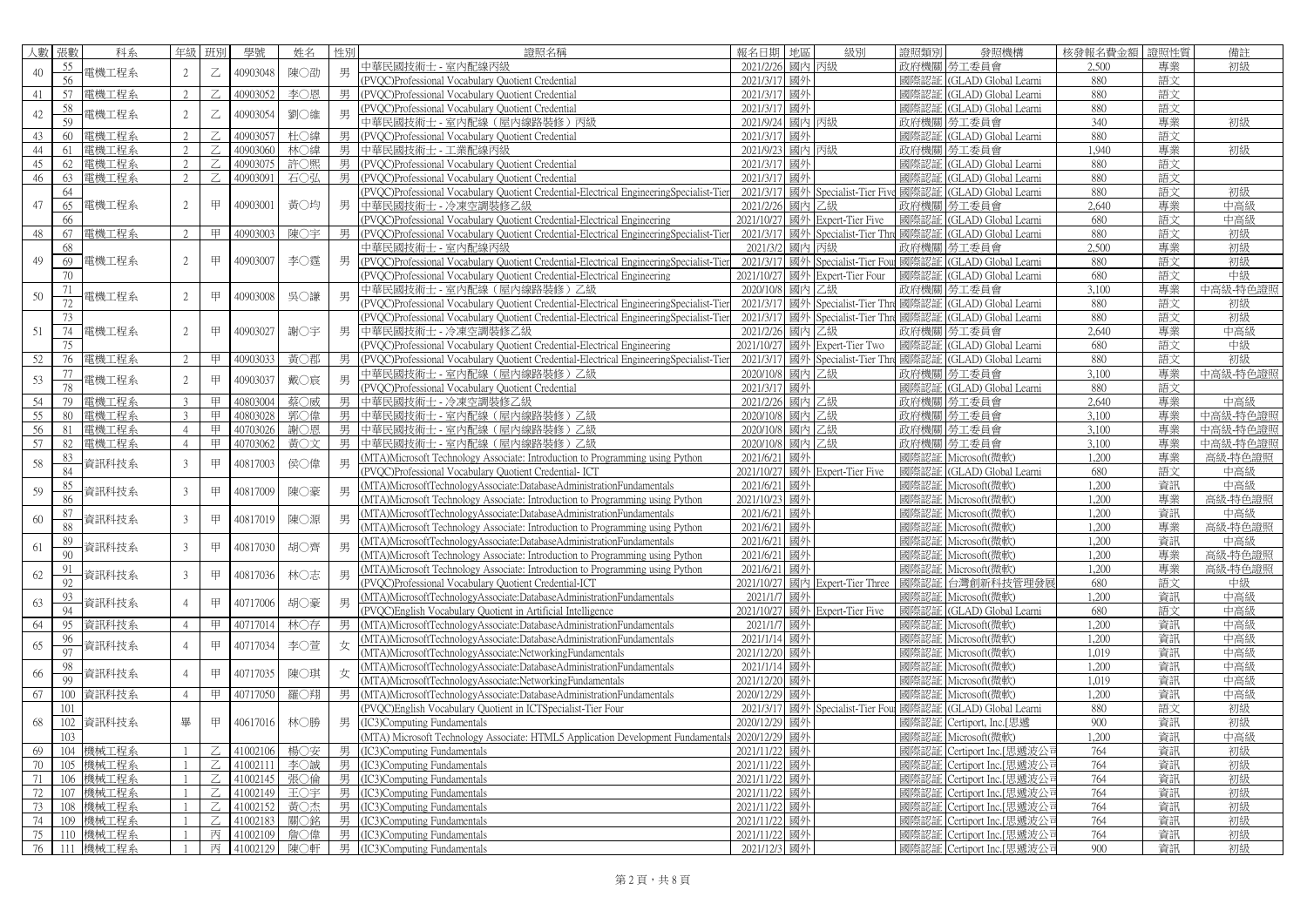| 人數 張數      | 科系           | 年級                       | 班別             | 學號       | 姓名         | 性別 | 證照名稱                                                                                                                                          | 報名日期            | 地區    | 級別                                     | 證照類別         | 發照機構                                         | 核發報名費金額 | 證照性質 | 備註       |
|------------|--------------|--------------------------|----------------|----------|------------|----|-----------------------------------------------------------------------------------------------------------------------------------------------|-----------------|-------|----------------------------------------|--------------|----------------------------------------------|---------|------|----------|
| $77-1$     | 112 機械工程系    |                          | 丙              | 41002130 | 郭○廷        |    | 男 (IC3)Computing Fundamentals                                                                                                                 | 2021/11/22      | 國外    |                                        | 國際認証         | Certiport Inc.[思遞波公                          | 900     | 資訊   | 初級       |
| 78         | 113 機械工程系    |                          | 丙              | 41002139 | 鄭○允        | 男  | <b>IC3)Computing Fundamentals</b>                                                                                                             | 2021/11/22 國外   |       |                                        | 國際認証         | Certiport Inc.[思遞波公                          | 900     | 資訊   | 初級       |
| 79         | 114 機械工程系    |                          | 丙              | 41002140 | 游○命        | 男  | <b>IC3)Computing Fundamentals</b>                                                                                                             | 2021/11/22 國外   |       |                                        | 國際認証         | Certiport Inc.[思遞波公                          | 900     | 資訊   | 初級       |
| 80<br>115  | 機械工程系        |                          | 丙              | 41002141 | 呂〇凱        | 男丨 | IC3)Computing Fundamentals                                                                                                                    | 2021/11/22 國外   |       |                                        | 國際認証         | Certiport Inc.[思遞波公                          | 764     | 資訊   | 初級       |
| 81         | 116 機械工程系    |                          | 丙              | 41002167 | 張〇正        |    | 男 (IC3)Computing Fundamentals                                                                                                                 | 2021/11/22 國外   |       |                                        | 國際認証         | Certiport Inc.[思遞波公]                         | 764     | 資訊   | 初級       |
| 82         | 117 機械工程系    |                          | 甲              | 41002002 | 黃○棋        |    | 女 (MOS)Microsoft Office Specialist for Office PowerPoint                                                                                      | 2021/11/3       |       | 國外 Specialist(標準級                      | 國際認証         | Microsoft(微軟)                                | 1,400   | 資訊   | 初級       |
| 83         | 118 機械工程系    |                          | 甲              | 41002003 | 周○璇        |    | 女 (MOS)Microsoft Office Specialist for Office PowerPoint                                                                                      | 2021/12/2       |       | 國外 Specialist(標準級                      | 國際認証         | Microsoft(微軟)                                | 1.189   | 資訊   | 初級       |
| 84         | 119 機械工程系    |                          | $\overline{Z}$ | 40902198 | 吳○旭        |    | 男 中華民國技術士 - 機器腳踏車修護丙級                                                                                                                         | 2021/5/14       | 國內    | 丙級                                     |              | 政府機關 勞工委員會                                   | 2.170   | 專業   | 初級       |
| 85         | 120 機械工程系    | $\overline{\mathcal{L}}$ | Z              | 40902200 | 袁〇梧        | 男  | 中華民國技術士 - 機器腳踏車修護丙級                                                                                                                           | 2021/5/14       | 國內 丙級 |                                        |              | 政府機關 勞工委員會                                   | 2,170   | 專業   | 初級       |
| 86<br>121  | 機械工程系        | 2                        | 丙              | 40902186 | 李〇伖傑       | 男  | 中華民國技術士 - 機器腳踏車修護丙級                                                                                                                           | 2021/5/14 國內 丙級 |       |                                        |              | 政府機關   勞工委員會                                 | 2,170   | 專業   | 初級       |
| 87<br>122  | 機械工程系        | 2                        | 丙              | 40902195 | 呂〇詳        | 男  | 中華民國技術士 - 機器腳踏車修護丙級                                                                                                                           | 2021/5/14 國內 丙級 |       |                                        |              | 政府機關 勞工委員會                                   | 2,170   | 專業   | 初級       |
| 88         | 123 機械工程系    | 2                        | 丙              | 40902220 | 王〇翔        |    | 男 中華民國技術士 - 機器腳踏車修護丙級                                                                                                                         | 2021/5/14       | 國內 丙級 |                                        |              | 政府機關   勞工委員會                                 | 2,170   | 專業   | 初級       |
| 124        |              |                          |                |          |            |    | (PVQC)English Vocabulary Quotient in Mechanical EngineeringSpecialist-Tier Five                                                               |                 |       | 2021/3/17 國外 Specialist-Tier Five 國際認証 |              | (GLAD) Global Learni                         | 880     | 語文   | 初級       |
| 89<br>125  | 幾械工程系        | 2                        | 甲              | 40902008 | 洪〇彬        | 男  | English Vocabulary Quotient in Mechanical Engineering                                                                                         | 2021/10/27      |       | 國外 Expert-Tier Four                    | 國際認証         | (GLAD) Global Learni                         | 680     | 語文   | 中級       |
| 90<br>126  | 機械工程系        | $\mathfrak{D}$           | 甲              | 40902015 | 林〇硯        |    | 男 (PVQC)English Vocabulary Quotient in Mechanical EngineeringSpecialist-Tier Three                                                            | 2021/3/17       |       | 國外 Specialist-Tier Thr                 | 國際認証         | (GLAD) Global Learni                         | 880     | 語文   | 初級       |
| 127        |              |                          |                |          |            |    | PVQC)English Vocabulary Quotient in Mechanical EngineeringSpecialist-Tier Three                                                               | 2021/3/17       |       | 國外 Specialist-Tier Thr                 | 國際認証         | (GLAD) Global Learni                         | 880     | 語文   | 初級       |
| 91<br>128  | 幾械工程系        | $\overline{2}$           | 甲              | 40902043 | 胡○雋        | 男  | English Vocabulary Quotient in Mechanical Engineering                                                                                         | 2021/10/27      |       | 國外 Expert-Tier Three                   | 國際認証         | (GLAD) Global Learni                         | 680     | 語文   | 中級       |
| 129<br>92  | 機械工程系        | $\mathcal{L}$            |                | 40802114 | 陳○峻        | 男  | 中華民國技術士 - 機器腳踏車修護乙級                                                                                                                           | 2020/10/8 國內    |       | 乙級                                     | 政府機關         | 勞工委員會                                        | 2,840   | 專業   | 中高級      |
| 93         | 130 機械工程系    | 3                        |                | 40802126 | 黃○綸        |    | 男 中華民國技術士 - 機器腳踏車修護乙級                                                                                                                         | 2020/10/8       | 國內 乙級 |                                        |              | 政府機關 勞工委員會                                   | 2,840   | 專業   | 中高級      |
| 94         | 131 機械工程系    | $\mathcal{E}$            |                | 40802175 | 廖○霖        | 男  | 中華民國技術士 - 機器腳踏車修護乙級                                                                                                                           | 2020/10/8 國內 乙級 |       |                                        |              | 政府機關 勞工委員會                                   | 2,840   | 專業   | 中高級      |
| 95         | 132 機械工程系    | $\mathcal{L}$            |                | 40802194 | 江〇桀        |    | 男 中華民國技術士 - 機器腳踏車修護乙級                                                                                                                         | 2020/10/8       | 國內 丙級 |                                        |              | 政府機關 勞工委員會                                   | 2,840   | 專業   | 中高級      |
| 96         | 133 機械工程系    | $\mathcal{L}$            |                | 40802232 | 高〇鈞        |    | 男 中華民國技術士 - 機器腳踏車修護乙級                                                                                                                         | 2020/10/8 國內 乙級 |       |                                        |              | 政府機關 勞工委員會                                   | 2,840   | 專業   | 中高級      |
| 97         | 134 機械工程系    | 3                        |                | 40802234 | 林○銘        | 男  | 中華民國技術士 - 機器腳踏車修護乙級                                                                                                                           | 2020/10/8 國內 乙級 |       |                                        |              | 政府機關 勞工委員會                                   | 2,840   | 專業   | 中高級      |
| 98         | 135 機械工程系    | 3                        |                | 40802235 | 王〇盛        | 男  | 中華民國技術士 - 機器腳踏車修護乙級                                                                                                                           | 2020/10/8 國內 乙級 |       |                                        |              | 政府機關 勞工委員會                                   | 2,840   | 專業   | 中高級      |
| 99         | 136 機械工程系    | $\overline{4}$           | Z              | 40702113 | 陳〇佑        |    | 男 (IC3)Computing Fundamentals                                                                                                                 | 2021/11/22 國外   |       |                                        | 國際認証         | Certiport Inc.[思遞波公]                         | 900     | 資訊   | 初級       |
| 100        | 137 機械工程系    | $\overline{4}$           | Z              | 40702189 | 張〇進        |    | 男 汽車修護技工                                                                                                                                      | 2021/2/18 國內    |       |                                        | 政府機關 交通部     |                                              | 5,000   | 專業   | 中高級      |
| 101        | 138 機械工程系    | $\overline{4}$           | 丙              | 40702162 | 游〇生        |    | 男 汽車修護技工                                                                                                                                      | 2021/2/18 國內    |       |                                        | 政府機關 交通部     |                                              | 5,000   | 專業   | 中高級      |
| 102        | 139 機械工程系    | $\overline{4}$           | 丙              | 40702163 | 陳○源        |    | 男 汽車修護技工                                                                                                                                      | 2021/2/18       | 國內    |                                        | 政府機關         | 交通部                                          | 5,000   | 專業   | 中高級      |
| 103        | 140 機械工程系    | $\overline{4}$           | 丙              | 40702168 | 謝〇廷        | 男丨 | 汽車修護技工                                                                                                                                        | 2021/2/18 國內    |       |                                        | 政府機關 交通部     |                                              | 5,000   | 專業   | 中高級      |
| 104<br>141 | 機械工程系        | $\overline{4}$           | 丙              | 40702172 | 沈〇祥        | 男  | 汽車修護技工                                                                                                                                        | 2021/2/18 國內    |       |                                        | 政府機關         | 交通部                                          | 5,000   | 專業   | 中高級      |
| 105<br>142 | 營建與空間設計系     | $\mathfrak{D}$           | 甲              | 40904006 | 王〇萱        | 女  | (PVOC)Professional Vocabulary Quotient Credential                                                                                             | 2021/3/17 國外    |       |                                        | 國際認証         | (GLAD) Global Learni                         | 880     | 語文   |          |
| 143        |              |                          |                |          |            |    | PVQC)Professional Vocabulary Quotient Credential-Hospitality&TourismSpecialist-Tier                                                           |                 |       | 2021/3/17 國外 Specialist-Tier Fi        | 國際認証         | (GLAD) Global Learni                         | 880     | 語文   | 初級       |
| 106<br>144 | 營建與空間設計系     | 2                        | 甲              | 40904008 | 吳○駒        |    | (PVOC)Professional Vocabulary Quotient Credential-Hospitality&Tourism                                                                         |                 |       | 2021/10/27 國外 Expert-Tier Four         | 國際認証         | (GLAD) Global Learni                         | 680     | 語文   | 中級       |
| 107        | 145 營建與空間設計系 |                          | 甲              | 40804004 | 林○妤        |    | 女 Autodesk Certified User: Revit Architecture                                                                                                 | 2021/11/23 國外   |       |                                        | 國際認証         | Autodesk[歐特克有限公                              | 1,800   | 專業   | 中高級-特色證照 |
| 146        |              |                          |                |          |            |    | (PVQC)Professional Vocabulary Quotient Credential-Culinary                                                                                    |                 |       | 2021/10/27 國外 Expert-Tier Five         | 國際認証         | (GLAD) Global Learni                         | 680     | 語文   | 中高級      |
| 108<br>147 | 營建與空間設計系     | $\overline{3}$           | $\mp$          | 40804015 | 梁○富        | 男  | Autodesk Certified User: Revit Architecture                                                                                                   | 2021/11/23      | 國外    |                                        | 國際認証         | Autodesk[歐特克有限2                              | 1,800   | 專業   | 中高級-特色證照 |
| 109        | 148 營建與空間設計系 |                          | 甲              | 40604010 | 沈〇庭        | 女  | (PVOC)Professional Vocabulary Quotient Credential-Hospitality&TourismSpecialist-Tier                                                          | 2021/3/17       |       | 國外 Specialist-Tier For                 | 國際認証         | (GLAD) Global Learni                         | 880     | 語文   | 初級       |
| 110        | 149 觀光系      | 2                        | 甲              | 40916039 | 陳〇琪        |    | 女 (PVOC)Professional Vocabulary Quotient Credential-Hospitality&TourismSpecialist-Tier                                                        | 2021/3/17       |       | 國外 Specialist-Tier Fou                 | 國際認証         | (GLAD) Global Learni                         | 880     | 語文   | 初級       |
| 111        |              | $\mathcal{L}$            | 甲              | 40816016 | 蕭〇元        |    |                                                                                                                                               |                 |       |                                        | 國際認証         |                                              | 880     | 語文   | 初級       |
| 112        | 150 觀光系      | $\mathcal{E}$            | 甲              | 40816020 |            |    | 女 (PVQC)Professional Vocabulary Quotient Credential-Hospitality&TourismSpecialist-Tier<br>女 (PVOC)Professional Vocabulary Quotient Credential | 2021/3/17       | 國外    | 2021/3/17 國外 Specialist-Tier Two       | 國際認証         | (GLAD) Global Learni<br>(GLAD) Global Learni | 880     | 語文   |          |
| 113<br>152 | 151 觀光系      | $\overline{4}$           | $\boxplus$     | 40716029 | 盧○柔<br>郭〇伶 |    |                                                                                                                                               |                 |       |                                        | 國際認証         | Microsoft(微軟)                                | 1,400   | 資訊   |          |
| 114<br>153 | 觀光系          |                          | Z              | 41009002 |            |    | 女 (MOS)Microsoft Office Specialist for Office PowerPoint                                                                                      | 2021/10/27      |       | 2021/11/9 國外 Specialist(標準級)           |              |                                              | 680     |      | 初級<br>中級 |
| 154        | 休閒事業管理系      |                          | 甲              |          | 陳〇芳        |    | 女 (PVQC)Professional Vocabulary Quotient Credential-Hospitality&Tourism                                                                       | 2021/10/27      |       | 國外 Expert-Tier Three                   | 國際認証<br>國際認証 | (GLAD) Global Learni                         |         | 語文   | 中級       |
| 115        | 休閒事業管理系      |                          | Z              | 41009040 | 歐〇秀        |    | 女 (PVQC)Professional Vocabulary Quotient Credential-Hospitality&Tourism                                                                       |                 |       | 國外 Expert-Tier Three                   |              | (GLAD) Global Learni                         | 680     | 語文   |          |
| 116<br>155 | 休閒事業管理系      |                          |                | 40909003 | 胡〇怡        | 女  | (PVQC)Professional Vocabulary Quotient Credential - Hospitality&TourismExpert-Tier Ty                                                         |                 |       | 2021/3/17 國外 Expert-Tier Two           | 國際認証         | (GLAD) Global Learni                         | 880     | 語文   | 中級       |
| 117<br>156 | 休閒事業管理系      | 2                        | Z              | 40909009 | 薛○恩        |    | 男 (PVQC)Professional Vocabulary Quotient Credential                                                                                           | 2021/3/17 國外    |       |                                        | 國際認証         | (GLAD) Global Learni                         | 880     | 語文   |          |
| 118        | 157 休閒事業管理系  | 2                        | $\mathbb Z$    | 40909050 | 廖○晟        |    | 男 健美運動教練                                                                                                                                      | 2021/11/6 國內 C級 |       |                                        | 其他           | Chenese Taipei Budybuild                     | 1.697   | 專業   | 初級       |
| 158<br>119 | 木閒事業管理系      | 2                        | $\mathbb Z$    | 40909078 | 張〇真        | 女  | MOS)Microsoft Office Specialist for Office Excel 2016 Specialist(標準級)                                                                         | 2021/1/6        |       | 國外 Specialist(標準級                      | 國際認証         | Microsoft(微軟)                                | 1,300   | 資訊   | 初級       |
| 159        |              |                          |                |          |            |    | PVQC)Professional Vocabulary Quotient Credential-Hospitality&TourismSpecialist-Tier                                                           | 2021/3/17       |       | 國外 Specialist-Tier Two                 | 國際認証         | (GLAD) Global Learni                         | 880     | 語文   | 初級       |
| 160        |              |                          |                |          |            |    | (MOS)Microsoft Office Specialist for Office Excel 2016 Specialist(標準級)                                                                        |                 |       | 2021/1/6 國外 Specialist(標準級             | 國際認証         | Microsoft(微軟)                                | 1,300   | 資訊   | 初級       |
| 120<br>161 | 休閒事業管理系      | 2                        | 甲              | 40909007 | 簡〇富        | 男  | (PVQC)Professional Vocabulary Quotient Credential                                                                                             | 2021/3/17       | 國外    |                                        | 國際認証         | (GLAD) Global Learni                         | 880     | 語文   |          |
| 162        |              |                          |                |          |            |    | 國際禮儀中級能力檢定乙級                                                                                                                                  | 2021/6/1        | 國內 乙級 |                                        | 其他           | 盈豐資訊科技有限公司                                   | 1,600   | 專業   | 中級       |
| 163        |              |                          |                |          |            |    | MOS)Microsoft Office Specialist for Office Excel 2016 Specialist(標準級)                                                                         | 2021/1/6        |       | 國外 Specialist(標準級                      | 國際認証         | Microsoft(微軟)                                | 1.300   | 資訊   | 初級       |
| 121<br>164 | 休閒事業管理系      | 2                        | 甲              | 40909012 | 彭〇翎        | 女  | PVQC)Professional Vocabulary Quotient Credential                                                                                              | 2021/3/17       | 國外    |                                        | 國際認証         | (GLAD) Global Learni                         | 880     | 語文   |          |
| 165        |              |                          |                |          |            |    | 國際禮儀中級能力檢定乙級                                                                                                                                  | 2021/6/1        | 國內    | 乙級                                     | 其他           | 盈豐資訊科技有限公                                    | 1,600   | 專業   | 中級       |
| 166        |              |                          |                |          |            |    | MOS)Microsoft Office Specialist for Office Excel 2016 Specialist(標準級)                                                                         |                 |       | 2021/1/6 國外 Specialist(標準級)            | 國際認証         | Microsoft(微軟)                                | 1,300   | 資訊   | 初級       |
| 122        | 167 休閒事業管理系  | 2                        | 甲              | 40909017 | 李〇毅        | 男  | (PVOC)Professional Vocabulary Quotient Credential                                                                                             | 2021/3/17       | 國外    |                                        | 國際認証         | (GLAD) Global Learni                         | 880     | 語文   |          |
| 168        |              |                          |                |          |            |    | 國際禮儀中級能力檢定乙級                                                                                                                                  | 2021/6/1 國內 乙級  |       |                                        | 其他           | 盈豐資訊科技有限公司                                   | 1,600   | 專業   | 中級       |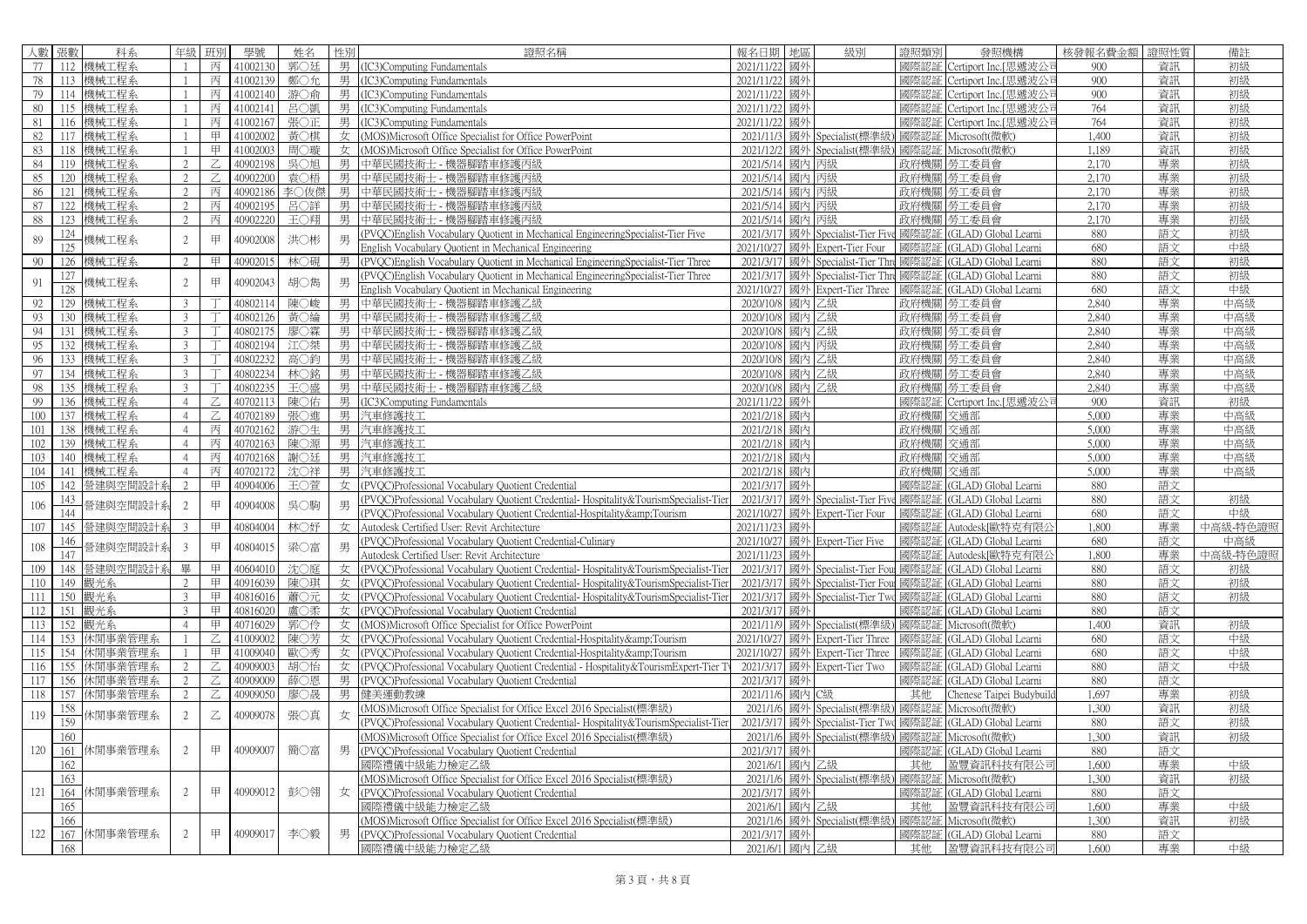| 人數  | 張數  | 科系            | 年級             | 班別      | 學號       | 姓名   | 性別 | 證照名稱                                                                                 | 報名日期 地區          |    | 級別                               | 脊照類別 | 發照機構                                            | 核發報名費金額        | 證照性質 | 備註       |
|-----|-----|---------------|----------------|---------|----------|------|----|--------------------------------------------------------------------------------------|------------------|----|----------------------------------|------|-------------------------------------------------|----------------|------|----------|
|     | 169 |               |                |         |          |      |    | (MOS)Microsoft Office Specialist for Office Excel 2016 Specialist(標準級)               |                  |    | 2021/1/6 國外 Specialist(標準級)      |      | 國際認証 Microsoft(微軟)                              | 1.300          | 資訊   | 初級       |
| 123 |     | 170 休閒事業管理系   | $\overline{2}$ | 甲       | 40909021 | 沈〇友  | 男  | (PVOC)Professional Vocabulary Quotient Credential                                    | 2021/3/17 國外     |    |                                  |      | 國際認証 (GLAD) Global Learni                       | 880            | 語文   |          |
|     | 171 |               |                |         |          |      |    | 國際禮儀中級能力檢定乙級                                                                         | 2021/11/3 國內 乙級  |    |                                  | 其他   | 盈豐資訊科技有限公司                                      | 1,600          | 專業   | 中級       |
|     | 172 |               |                |         |          |      |    | (MOS)Microsoft Office Specialist for Office Excel 2016 Specialist(標準級)               |                  |    | 2021/1/6 國外 Specialist(標準級       |      | 國際認証 Microsoft(微軟)                              | 1,300          | 資訊   | 初級       |
| 124 |     | 173 休閒事業管理系   | 2              | 甲       | 40909026 | 李〇寬  | 男  | (PVQC)Professional Vocabulary Quotient Credential                                    | 2021/3/17 國外     |    |                                  |      | 國際認証 (GLAD) Global Learni                       | 880            | 語文   |          |
|     | 174 |               |                |         |          |      |    | 國際禮儀中級能力檢定乙級                                                                         | 2021/6/1 國内 乙級   |    |                                  | 其他   | 盈豐資訊科技有限公司                                      | 1,600          | 專業   | 中級       |
|     | 175 |               |                |         |          |      |    | (MOS)Microsoft Office Specialist for Office Excel 2016 Specialist(標準級)               |                  |    | 2021/1/6 國外 Specialist(標準級       |      | 國際認証 Microsoft(微軟)                              | 1,300          | 資訊   | 初級       |
| 125 |     | 176 休閒事業管理系   | 2              | 甲       | 40909027 | 李〇博  | 男  | (PVQC)Professional Vocabulary Quotient Credential                                    | 2021/3/17 國外     |    |                                  |      | 國際認証 (GLAD) Global Learni                       | 880            | 語文   |          |
|     | 177 |               |                |         |          |      |    | 國際禮儀中級能力檢定乙級                                                                         | 2021/6/1 國内 乙級   |    |                                  | 其他   | 盈豐資訊科技有限公司                                      | 1,600          | 專業   | 中級       |
|     | 178 |               |                |         |          |      |    | (MOS)Microsoft Office Specialist for Office Excel 2016 Specialist(標準級)               |                  |    | 2021/1/6 國外 Specialist(標準級       | 國際認証 | Microsoft(微軟)                                   | 1,300          | 資訊   | 初級       |
| 126 |     | 179 休閒事業管理系   | 2              | 甲       | 40909035 | 林〇凡  | 男  | (PVQC)Professional Vocabulary Quotient Credential                                    | 2021/3/17 國外     |    |                                  | 國際認証 | (GLAD) Global Learni                            | 880            | 語文   |          |
|     | 180 |               |                |         |          |      |    | 國際禮儀中級能力檢定乙級                                                                         | 2021/6/1 國內 乙級   |    |                                  | 其他   | 盈豐資訊科技有限公司                                      | 1,600          | 專業   | 中級       |
|     |     |               |                |         |          |      |    |                                                                                      |                  |    |                                  |      |                                                 | 1,300          | 資訊   |          |
| 127 | 181 | 182 休閒事業管理系   | 2              | 甲       | 40909076 | 吳〇玲  | 女  | (MOS)Microsoft Office Specialist for Office Excel 2016 Specialist(標準級)               | 2021/3/17 國外     |    | 2021/1/6 國外 Specialist(標準級       |      | 國際認証 Microsoft(微軟)<br>國際認証 (GLAD) Global Learni | 880            | 語文   | 初級       |
|     | 183 |               |                |         |          |      |    | (PVOC)Professional Vocabulary Quotient Credential<br>剥際禮儀中級能力檢定乙級                    | 2021/6/1 國內 乙級   |    |                                  | 其他   | 盈豐資訊科技有限公司                                      | 1,600          | 專業   | 中級       |
| 128 | 184 | 休閒事業管理系       | $\mathcal{D}$  | 甲       | 4090908  | 廖○宸  |    | 國際禮儀中級能力檢定乙級                                                                         | 2021/6/1 國內 乙級   |    |                                  | 其他   | 盈豐資訊科技有限公司                                      | 1,600          | 專業   | 中級       |
|     |     |               |                |         |          |      | 男  |                                                                                      | 2021/1/6         |    | 國外 Specialist(標準級                | 國際認証 | Microsoft(微軟)                                   | 1,300          |      | 初級       |
| 129 | 185 |               |                | 甲       | 40909086 |      |    | (MOS)Microsoft Office Specialist for Office Excel 2016 Specialist(標準級)               |                  |    |                                  |      |                                                 | 880            | 資訊   |          |
|     | 186 | 休閒事業管理系       | 2              |         |          | 黃○倫  | 男  | (PVQC)Professional Vocabulary Quotient Credential-Hospitality&TourismSpecialist-Tier |                  |    | 2021/3/17 國外 Specialist-Tier Thr | 國際認証 | (GLAD) Global Learni                            |                | 語文   | 初級       |
|     | 187 |               |                |         |          |      |    | 國際禮儀中級能力檢定乙級                                                                         | 2021/6/1 國內 乙級   |    |                                  | 其他   | 盈豐資訊科技有限公司                                      | 1,600<br>1.300 | 專業   | 中級       |
|     | 188 |               |                | 甲       |          |      |    | (MOS)Microsoft Office Specialist for Office Excel 2016 Specialist(標準級)               |                  |    | 2021/1/6 國外 Specialist(標準級       |      | 國際認証 Microsoft(微軟)                              |                | 資訊   | 初級       |
| 130 |     | 189 休閒事業管理系   | 2              |         | 40909093 | 林〇大  | 男  | (PVOC)Professional Vocabulary Quotient Credential-Hospitality&TourismSpecialist-Tier |                  |    | 2021/3/17 國外 Specialist-Tier Fou |      | 國際認証 (GLAD) Global Learni                       | 880            | 語文   | 初級       |
|     | 190 |               |                |         |          |      |    | 剥際禮儀中級能力檢定乙級                                                                         | 2021/6/1 國內 乙級   |    |                                  | 其他   | 盈豐資訊科技有限公司                                      | 1,600          | 專業   | 中級<br>中級 |
| 131 | 191 | 休閒事業管理系       |                | 甲       | 40909095 | 呂○惟  | 男  | 國際禮儀中級能力檢定乙級                                                                         | 2021/11/3 國内 乙級  |    |                                  | 其他   | 盈豐資訊科技有限公司                                      | 1,600          | 專業   |          |
| 132 | 192 | 休閒事業管理系       | 2              | 甲       | 40909096 | 林○腎  | 男  | 國際禮儀中級能力檢定乙級                                                                         | 2021/11/3 國內 乙級  |    |                                  | 其他   | 盈豐資訊科技有限公司                                      | 1,600          | 專業   | 中級       |
|     | 193 |               |                | 甲       |          |      |    | (MOS)Microsoft Office Specialist for Office Excel 2016 Specialist(標準級)               |                  |    | 2021/1/6 國外 Specialist(標準級       | 國際認証 | Microsoft(微軟)                                   | 1,300          | 資訊   | 初級       |
| 133 | 194 | 休閒事業管理系       | 2              |         | 40909103 | 王〇展  | 男  | (PVQC)Professional Vocabulary Quotient Credential                                    | 2021/3/17 國外     |    |                                  |      | 國際認証 (GLAD) Global Learni                       | 880            | 語文   |          |
|     | 195 |               |                |         |          |      |    | 國際禮儀中級能力檢定乙級                                                                         | 2021/6/1 國內 乙級   |    |                                  | 其他   | 盈豐資訊科技有限公司                                      | 1,600          | 專業   | 中級       |
| 134 | 196 | 休閒事業管理系       | 3              | Z       | 40809008 | 湯○儀  | 女  | Abacus 訂位認證                                                                          | 2021/1/8 國內      |    |                                  | 其他   | (Abacus) Abacus Dist                            | 600            | 專業   | 中級       |
| 135 | 197 | 休閒事業管理系       | $\mathfrak{Z}$ |         | 40809025 | 蘇〇弘  | 男  | AFAA WEIGHT TRAINING                                                                 | 2020/11/13 國外    |    |                                  |      | 國際認証 (AFAA)Aerobics and F                       | 5,000          | 專業   | 中高級-特色證照 |
| 136 | 198 | 休閒事業管理系       | $\mathfrak{Z}$ |         | 40809250 | 王〇維  | 男  | 國際禮儀中級能力檢定乙級                                                                         | 2021/11/3 國内 乙級  |    |                                  | 其他   | 盈豐資訊科技有限公                                       | 1,600          | 專業   | 中級       |
| 137 | 199 | 休閒事業管理系       | $\mathfrak{Z}$ | 丙       | 40809074 | 洪〇函  | 女  | Abacus 訂位認證                                                                          | 2021/1/8         | 國內 |                                  | 其他   | (Abacus) Abacus Dist                            | 600            | 專業   | 中級       |
| 138 | 200 | 木閒事業管理系       | $\mathbf{3}$   | 丙       | 40809127 | 高〇宏  | 男  | AFAA WEIGHT TRAINING                                                                 | 2020/11/13 國外    |    |                                  | 國際認証 | (AFAA)Aerobics and F                            | 5,000          | 專業   | 中高級-特色證照 |
|     | 201 |               |                |         |          |      |    | 白行車領隊                                                                                | 2021/5/31 國內 C級  |    |                                  | 其他   | 台灣自行車協會 &                                       | 1,600          | 專業   | 初級       |
| 139 | 202 | 休閒事業管理系       | 3              | 甲       | 40809083 | 潘○佳純 | 女  | 自行車領隊                                                                                | 2021/5/31 國內 C級  |    |                                  | 其他   | 台灣自行車協會 &                                       | 1,600          | 專業   | 初級       |
| 140 | 203 | 休閒事業管理系       | 3              | 甲       | 40809108 | 陳〇   | 男  | 健美運動教練                                                                               | 2021/11/6 國內 C級  |    |                                  | 其他   | Chenese Taipei Budybuild                        | 2,000          | 專業   | 初級       |
| 141 | 204 | 休閒事業管理系       | 3              | 甲       | 40809110 | 詹〇賢  |    | 男 自行車領隊                                                                              | 2021/5/31 國內 C級  |    |                                  | 其他   | 台灣自行車協會 &                                       | 1.358          | 專業   | 初級       |
| 142 | 205 | 休閒事業管理系       | 3              | 甲       | 40809175 | 黄○方  | 男  | 健美運動教練                                                                               | 2021/11/6 國內 C級  |    |                                  | 其他   | Chenese Taipei Budybuild                        | 2,000          | 專業   | 初級       |
| 143 | 206 | 休閒事業管理系       | 3              | 甲       | 40809257 | 潘〇凱  | 男  | 健美運動教練                                                                               | 2021/11/6 國內 C級  |    |                                  | 其他   | Chenese Taipei Budybuild                        | 1.697          | 專業   | 初級       |
| 144 | 207 | 休閒事業管理系       | $\overline{4}$ | Z       | 40709011 | 葉○憲  | 男  | 健美運動教練                                                                               | 2021/11/6 國內 C級  |    |                                  | 其他   | Chenese Taipei Budybuild                        | 1,697          | 專業   | 初級       |
| 145 | 208 | 休閒事業管理系       | $\overline{4}$ | Z       | 40709042 | 張〇旻  | 女  | 國際禮儀中級能力檢定乙級                                                                         | 2021/11/3 國內 乙級  |    |                                  | 其他   | 盈豐資訊科技有限公司                                      | 1.358          | 專業   | 中級       |
| 146 | 209 | 木閒事業管理系       | $\overline{4}$ | 丙       | 40709035 | 謝〇樺  | 女  | 國際禮儀中級能力檢定乙級                                                                         | 2021/11/3 國内 乙級  |    |                                  | 其他   | 盈豐資訊科技有限公司                                      | 1,600          | 專業   | 中級       |
|     | 210 |               |                |         |          |      |    | <b>IC3)Computing Fundamentals</b>                                                    | 2021/11/22 國外    |    |                                  | 國際認証 | Certiport Inc.[思遞波公                             | 600            | 資訊   | 初級       |
| 147 | 211 | 木閒事業管理系       |                | 丙       | 40709036 | 蔡〇穎  | 男  | 國際禮儀中級能力檢定乙級                                                                         | 2021/11/3 國內 乙級  |    |                                  | 其他   | 盈豐資訊科技有限公                                       | 1,600          | 專業   | 中級       |
|     | 212 |               |                |         |          |      |    | <b>IC3)Computing Fundamentals</b>                                                    | 2021/11/22 國外    |    |                                  | 國際認証 | Certiport Inc.[思遞波公司                            | 600            | 資訊   | 初級       |
| 148 | 213 | 休閒事業管理系       |                | 丙       | 40709045 | 曾○雯  | 女  | 國際禮儀中級能力檢定乙級                                                                         | 2021/11/3 國內 乙級  |    |                                  | 其他   | 盈豐資訊科技有限公司                                      | 1,600          | 專業   | 中級       |
| 149 | 214 | 休閒事業管理系       | $\overline{4}$ | 丙       | 40709151 | 李〇宜  | 女  | 國際禮儀中級能力檢定乙級                                                                         | 2021/11/3 國内 乙級  |    |                                  | 其他   | 盈豐資訊科技有限公司                                      | 1,600          | 專業   | 中級       |
| 150 | 215 | 木閒事業管理系       | $\overline{4}$ | 甲       | 40709198 | 盧○晴  | 女  | 國際禮儀中級能力檢定乙級                                                                         | 2021/11/3 國內 乙級  |    |                                  | 其他   | 盈豐資訊科技有限公司                                      | 1,600          | 專業   | 中級       |
|     | 216 |               |                |         |          |      |    | MOS)Microsoft Office Specialist for Office PowerPoint                                |                  |    | 2021/11/3 國外 Specialist(標準級)     |      | 國際認証 Microsoft(微軟)                              | 1,400          | 資訊   | 初級       |
| 151 | 217 | 休閒事業管理系       | 5              | 甲       | 40609256 | 賴〇怡  | 女  | 國際禮儀中級能力檢定乙級                                                                         | 2021/6/1 國內 乙級   |    |                                  | 其他   | 盈豐資訊科技有限公司                                      | 1,600          | 專業   | 中級       |
| 152 | 218 | 休閒事業管理系       | 畢              | $Z_{i}$ | 40609128 | 張○婷  | 女  | 中華民國技術士 - 造園景觀乙級                                                                     | 2020/12/23 國內 乙級 |    |                                  |      | 政府機關   勞動部 (舊:勞工委員                              | 5,000          | 專業   | 中高級      |
| 153 | 219 | 休閒事業管理系       | 畢              | 丙       | 40609166 | 鍾○倫  | 男  | 國際禮儀中級能力檢定乙級                                                                         | 2021/6/1 國內 乙級   |    |                                  | 其他   | 盈豐資訊科技有限公司                                      | 1,600          | 專業   | 中級       |
| 154 | 220 | 餐旅管理系         | $\overline{1}$ | Z       | 41018018 | 王〇義  | 男  | (MOS)Microsoft Office Specialist for Office PowerPoint                               |                  |    | 2021/12/2 國外 Specialist(標準級      | 國際認証 | Microsoft(微軟)                                   | 1.189          | 資訊   | 初級       |
| 155 |     | 221 餐旅管理系     | $\overline{1}$ |         | 41018035 | 賴○晴  | 女  | (MOS)Microsoft Office Specialist for Office PowerPoint                               |                  |    | 2021/12/2 國外 Specialist(標準級      | 國際認証 | Microsoft(微軟)                                   | 1,189          | 資訊   | 初級       |
| 156 | 222 | 餐旅管理系         | $\overline{1}$ |         | 41018059 | 游○剴  | 男  | (MOS)Microsoft Office Specialist for Office PowerPoint                               |                  |    | 2021/12/2 國外 Specialist(標準級      |      | 國際認証 Microsoft(微軟)                              | 1.189          | 資訊   | 初級       |
| 157 | 223 | 餐旅管理系         |                | Z       | 41018105 | 何〇宜  |    | 女 (MOS)Microsoft Office Specialist for Office PowerPoint                             |                  |    | 2021/12/2 國外 Specialist(標準級      |      | 國際認証 Microsoft(微軟)                              | 1,189          | 資訊   | 初級       |
| 158 | 224 | 餐旅管理系         |                | 丙       | 41018023 | 嚴○華  | 女  | (MOS)Microsoft Office Specialist for Office PowerPoint                               |                  |    | 2021/12/2 國外 Specialist(標準級      |      | 國際認証 Microsoft(微軟)                              | 1.189          | 資訊   | 初級       |
|     |     | 159 225 餐旅管理系 | $\overline{1}$ | 丙       | 41018027 | 陳〇妮  |    | 女 (MOS)Microsoft Office Specialist for Office PowerPoint                             |                  |    | 2021/12/2 國外 Specialist(標準級)     |      | 國際認証 Microsoft(微軟)                              | 1,189          | 資訊   | 初級       |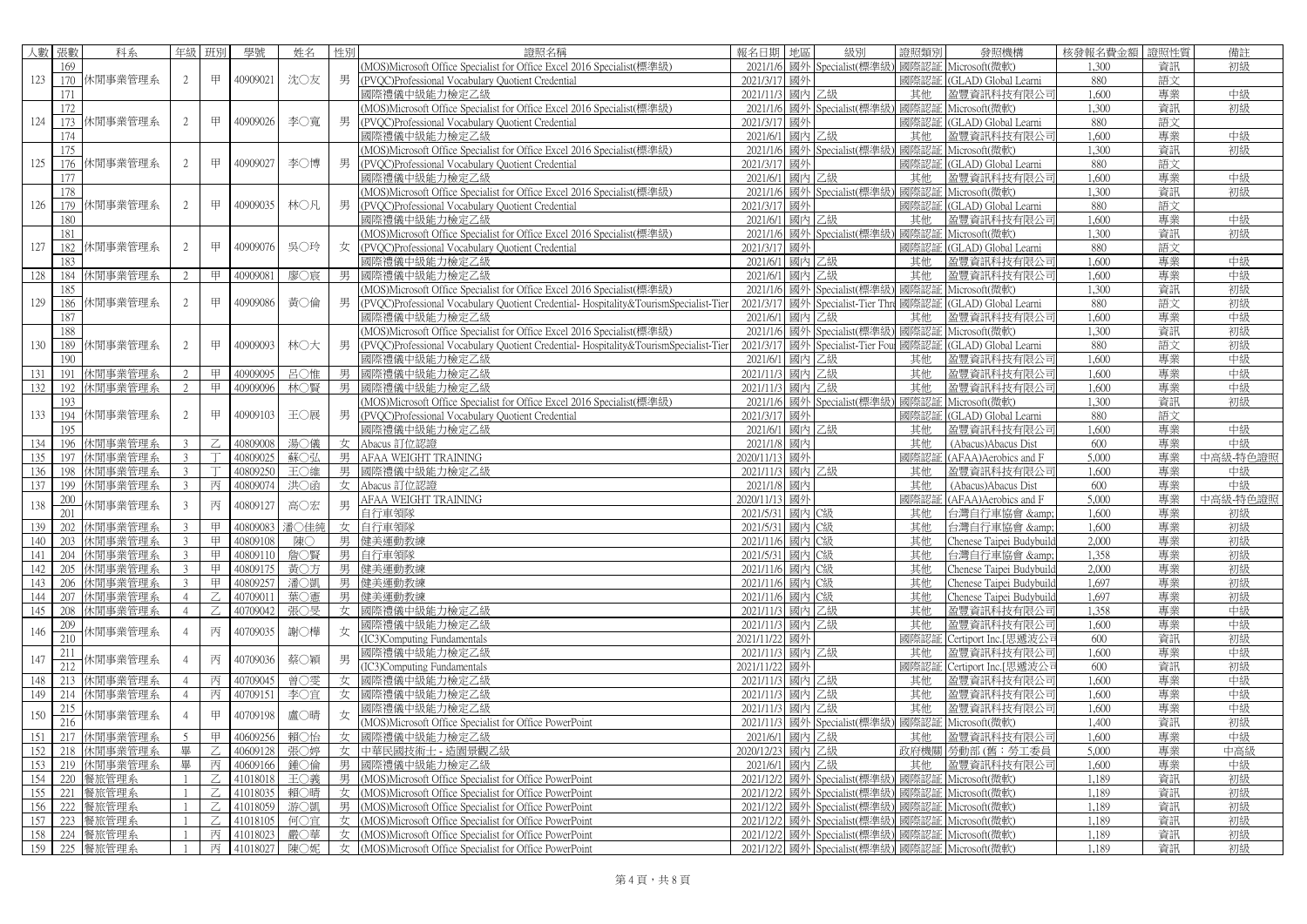|            | 人數 張數   | 科系            | 年級             | 班別                                                                                                                                                                              | 學號       | 姓名  | 性別 | 證照名稱                                                                                    | 報名日期   地區       |       | 級別                                    | 證照類別         | 發照機構                          | 核發報名費金額 | 證照性質 | 備註 |
|------------|---------|---------------|----------------|---------------------------------------------------------------------------------------------------------------------------------------------------------------------------------|----------|-----|----|-----------------------------------------------------------------------------------------|-----------------|-------|---------------------------------------|--------------|-------------------------------|---------|------|----|
| 160        |         | 226 餐旅管理系     |                | 丙                                                                                                                                                                               | 41018031 | 劉〇鉉 | 男  | (MOS)Microsoft Office Specialist for Office PowerPoint                                  | 2021/12/2       |       | 國外 Specialist(標準級                     | 國際認証         | Microsoft(微軟)                 | 1.189   | 資訊   | 初級 |
|            |         | 161 227 餐旅管理系 |                | 丙                                                                                                                                                                               | 41018127 | 王〇龍 |    | 男 (MOS)Microsoft Office Specialist for Office PowerPoint                                |                 |       | 2021/12/2 國外 Specialist(標準級           | 國際認証         | Microsoft(微軟)                 | 1.189   | 資訊   | 初級 |
|            | 162 228 | 餐旅管理系         |                | 丙                                                                                                                                                                               | 41018130 | 黃〇凱 |    | 男 (MOS)Microsoft Office Specialist for Office PowerPoint                                | 2021/12/2       |       | 國外 Specialist(標準級                     | 國際認証         | Microsoft(微軟)                 | 1,189   | 資訊   | 初級 |
| 163        | 229     | 餐旅管理系         |                | 甲                                                                                                                                                                               | 40718047 | 楊○銘 |    | 男 (MOS)Microsoft Office Specialist for Office PowerPoint                                |                 |       | 2021/12/2 國外 Specialist(標準級           |              | 國際認証 Microsoft(微軟)            | 1,189   | 資訊   | 初級 |
| 164        | 230     | 餐旅管理系         |                | 甲                                                                                                                                                                               | 41018007 | 李〇餘 |    | 女 (MOS)Microsoft Office Specialist for Office PowerPoint                                | 2021/12/2       |       | 國外 Specialist(標準級                     | 國際認証         | Microsoft(微軟)                 | 1.189   | 資訊   | 初級 |
|            | 165 231 | 餐旅管理系         |                | 甲                                                                                                                                                                               | 41018020 | 劉○秀 |    | 女 (MOS)Microsoft Office Specialist for Office PowerPoint                                | 2021/12/2       |       | 國外 Specialist(標準級                     | 國際認証         | Microsoft(微軟)                 | 1.189   | 資訊   | 初級 |
| 166        | 232     | 餐旅管理系         |                | 甲                                                                                                                                                                               | 41018073 | 蕭〇妮 |    | 女 (MOS)Microsoft Office Specialist for Office PowerPoint                                |                 |       | 2021/12/2 國外 Specialist(標準級)          | 國際認証         | Microsoft(微軟)                 | 1.189   | 資訊   | 初級 |
|            |         | 167 233 餐旅管理系 |                | 甲                                                                                                                                                                               | 41018082 | 吳○馨 |    | 女 (MOS)Microsoft Office Specialist for Office PowerPoint                                |                 |       | 2021/12/2 國外 Specialist(標準級           |              | 國際認証 Microsoft(微軟)            | 1.189   | 資訊   | 初級 |
| 168        |         | 234 餐旅管理系     |                | 甲                                                                                                                                                                               | 41018083 | 林○瑄 |    | 女 (MOS)Microsoft Office Specialist for Office PowerPoint                                | 2021/12/2       |       | 國外 Specialist(標準級                     | 國際認証         | Microsoft(微軟)                 | 1.189   | 資訊   | 初級 |
| 169        | 235     | 餐旅管理系         |                | 甲                                                                                                                                                                               | 41018123 | 潘〇荃 | 男  | (MOS)Microsoft Office Specialist for Office PowerPoint                                  |                 |       | 2021/12/2 國外 Specialist(標準級           | 國際認証         | Microsoft(微軟)                 | 1.189   | 資訊   | 初級 |
|            | 236     |               |                |                                                                                                                                                                                 |          |     |    | 中華民國技術士 - 中式麵食加工 - 酥 (油) 皮&糕 (漿) 皮類丙級                                                   | 2021/1/11 國內 丙級 |       |                                       | 政府機關         | 勞工委員會                         | 1,870   | 專業   | 初級 |
|            |         | 170 237 餐旅管理系 | 2              | $\mathbb Z$                                                                                                                                                                     | 40918001 | 陳○琦 |    | 女 中華民國技術士 - 中餐烹調 - 葷食丙級                                                                 | 2021/2/22 國內 丙級 |       |                                       |              | 政府機關 勞工委員會                    | 2,060   | 專業   | 初級 |
|            | 238     |               |                |                                                                                                                                                                                 |          |     |    | (PVQC)English Vocabulary Quotient in CulinarySpecialist-Tier Three                      |                 |       | 2021/3/17 國外 Specialist-Tier Thr      | 國際認証         | (GLAD) Global Learni          | 880     | 語文   | 初級 |
|            | 239     |               |                |                                                                                                                                                                                 |          |     |    | 中華民國技術士 - 中餐烹調 - 葷食丙級                                                                   | 2021/2/22       | 國內 丙級 |                                       | 政府機關         | 勞工委員會                         | 2.060   | 專業   | 初級 |
| 171        | 240     | 餐旅管理系         | 2              | $\mathbb Z$                                                                                                                                                                     | 40918004 | 余〇柔 | 女  | (PVQC)Professional Vocabulary Quotient Credential                                       | 2021/3/17 國外    |       |                                       | 國際認証         | (GLAD) Global Learni          | 880     | 語文   |    |
|            | 172 241 | 餐旅管理系         | $\mathcal{L}$  |                                                                                                                                                                                 | 40918005 | 李〇彰 |    | 男 (PVQC)English Vocabulary Quotient in CulinarySpecialist-Tier Two                      |                 |       | 2021/3/17 國外 Specialist-Tier Two      |              | 國際認証 (GLAD) Global Learni     | 880     | 語文   | 初級 |
|            |         |               |                | Z                                                                                                                                                                               |          |     | 男  |                                                                                         |                 |       |                                       |              |                               |         |      |    |
| 173        | 242     | 餐旅管理系         | 2<br>2         | $\mathbb Z$                                                                                                                                                                     | 40918018 | 黃○家 |    | (PVOC)Professional Vocabulary Quotient Credential                                       | 2021/3/17       | 國外    |                                       | 國際認証         | (GLAD) Global Learni          | 880     | 語文   |    |
| 174        | 243     | 餐旅管理系         |                | Z                                                                                                                                                                               | 40918021 | 廖○翔 | 男  | (PVQC)Professional Vocabulary Quotient Credential                                       | 2021/3/17 國外    |       |                                       | 國際認証         | (GLAD) Global Learni          | 880     | 語文   |    |
|            |         | 175 244 餐旅管理系 | 2              | $\mathcal{Z}$                                                                                                                                                                   | 40918023 | 何○霖 | 男  | (PVQC)English Vocabulary Quotient in CulinarySpecialist-Tier Two                        |                 |       | 2021/3/17 國外 Specialist-Tier Two      | 國際認証         | (GLAD) Global Learni          | 880     | 語文   | 初級 |
| 176        | 247     | 餐旅管理系         | 2              | $\mathsf{Z}% _{T}=\mathsf{Z}_{T}\!\left( a,b\right) ,\ \mathsf{Z}_{T}=\mathsf{Z}_{T}\!\left( a,b\right) ,\ \mathsf{Z}_{T}=\mathsf{Z}_{T}\!\left( a,b\right) , \label{eq-qt:Z}%$ | 40918031 | 陳○甄 | 女  | 中華民國技術士 - 中式麵食加工 - 酥 (油) 皮&糕 (漿) 皮類丙級                                                   | 2021/1/11 國內 丙級 |       |                                       | 政府機關         | 勞工委員會                         | 1,870   | 專業   | 初級 |
|            | 248     |               |                |                                                                                                                                                                                 |          |     |    | (PVQC)English Vocabulary Quotient in CulinarySpecialist-Tier Four                       |                 |       | 2021/3/17 國外 Specialist-Tier Fou      | 國際認証         | (GLAD) Global Learni          | 880     | 語文   | 初級 |
| 177        | 249     | 餐旅管理系         | 2              | $\mathbb Z$                                                                                                                                                                     | 40918046 | 鄭○昇 | 男  | (PVQC)English Vocabulary Quotient in CulinarySpecialist-Tier Four                       | 2021/3/17       |       | 國外 Specialist-Tier Fou                | 國際認訓         | (GLAD) Global Learni          | 880     | 語文   | 初級 |
| 178        |         | 250 餐旅管理系     | 2              | Z                                                                                                                                                                               | 40918048 | 曹○濬 | 男  | (PVQC)English Vocabulary Quotient in CulinarySpecialist-Tier Four                       |                 |       | 2021/3/17 國外 Specialist-Tier Fou 國際認証 |              | (GLAD) Global Learni          | 880     | 語文   | 初級 |
| 179        | 251     | 餐旅管理系         | 2              | $\mathbb Z$                                                                                                                                                                     | 40918056 | 楊○瑄 | 女  | (PVQC)English Vocabulary Quotient in CulinarySpecialist-Tier Four                       |                 |       | 2021/3/17 國外 Specialist-Tier Fou      | 國際認証         | (GLAD) Global Learni          | 880     | 語文   | 初級 |
|            | 252     |               |                |                                                                                                                                                                                 |          |     |    | 中華民國技術士 - 中式麵食加工 - 酥 (油) 皮&糕 (漿) 皮類丙級                                                   | 2021/1/11 國內 丙級 |       |                                       |              | 政府機關 勞工委員會                    | 1.870   | 專業   | 初級 |
| 180        | 253     | 餐旅管理系         | $\mathfrak{D}$ | Ζ                                                                                                                                                                               | 40918059 | 陳○彥 |    | (PVQC)Professional Vocabulary Quotient Credential                                       | 2021/3/17       | 國外    |                                       | 國際認証         | (GLAD) Global Learni          | 880     | 語文   |    |
|            | 254     |               |                |                                                                                                                                                                                 |          |     |    | 中華民國技術士 - 中式麵食加工 - 酥 (油) 皮&糕 (漿) 皮類丙級                                                   | 2021/1/11 國內 丙級 |       |                                       | 政府機關         | 勞工委員會                         | 1,870   | 專業   | 初級 |
| 181        | 255     | 餐旅管理系         | 2              | $\mathbb Z$                                                                                                                                                                     | 40918074 | 楊○妮 | 女  | 中華民國技術士 - 中餐烹調 - 葷食丙級                                                                   | 2021/2/22 國内 丙級 |       |                                       |              | 政府機關   勞工委員會                  | 2,060   | 專業   | 初級 |
|            | 256     |               |                |                                                                                                                                                                                 |          |     |    | (PVQC)English Vocabulary Quotient in CulinarySpecialist-Tier Two                        |                 |       | 2021/3/17 國外 Specialist-Tier Tw       |              | 國際認証 (GLAD) Global Learni     | 880     | 語文   | 初級 |
| 182        | 257     | 餐旅管理系         | 2              | $\mathbb Z$                                                                                                                                                                     | 40918108 | 吳〇翔 | 男  | 中華民國技術士 - 中餐烹調 - 葷食丙級                                                                   | 2021/2/22       | 國內 丙級 |                                       | 政府機關         | 勞工委員會                         | 2.060   | 專業   | 初級 |
|            | 258     |               |                |                                                                                                                                                                                 |          |     |    | (PVQC)Professional Vocabulary Quotient Credential                                       | 2021/3/17 國外    |       |                                       | 國際認証         | (GLAD) Global Learni          | 880     | 語文   |    |
|            | 245     |               |                |                                                                                                                                                                                 |          |     |    | 中華民國技術士 - 中式麵食加工 - 酥 (油) 皮&糕 (漿) 皮類丙級                                                   | 2021/1/11 國內 丙級 |       |                                       | 政府機關         | 勞工委員會                         | 1,870   | 專業   | 初級 |
| 183        | 246     | 餐旅管理系         | 2              | 甲                                                                                                                                                                               | 40918030 | 陳〇貞 | 女  | (PVQC)English Vocabulary Quotient in CulinarySpecialist-Tier Four                       |                 |       | 2021/3/17 國外 Specialist-Tier Fou 國際認証 |              | (GLAD) Global Learni          | 880     | 語文   | 初級 |
|            | 259     |               |                |                                                                                                                                                                                 |          |     |    | 旅館管理專業人員認證                                                                              | 2021/12/18      | 國內 銀階 |                                       | 其他           | 中華民國旅館經理人協                    | 1,087   | 專業   | 初級 |
| 184        | 260     | 餐旅管理系         | 2              | 甲                                                                                                                                                                               | 40918051 | 玉〇榮 | 男  | (PVQC)English Vocabulary Quotient in CulinarySpecialist-Tier Four                       |                 |       | 2021/3/17 國外 Specialist-Tier Fou 國際認証 |              | (GLAD) Global Learni          | 880     | 語文   | 初級 |
| 185        | 261     | 餐旅管理系         | 2              | 甲                                                                                                                                                                               | 40918060 | 王〇毅 | 男  | (PVQC)Professional Vocabulary Quotient Credential                                       | 2021/3/17 國外    |       |                                       | 國際認証         | (GLAD) Global Learni          | 880     | 語文   |    |
|            | 262     |               |                |                                                                                                                                                                                 |          |     |    | (PVQC)English Vocabulary Quotient in CulinarySpecialist-Tier Four                       |                 |       | 2021/3/17 國外 Specialist-Tier Fou      | 國際認証         | (GLAD) Global Learni          | 880     | 語文   | 初級 |
| 186        |         | 263 餐旅管理系     | 2              | 甲                                                                                                                                                                               | 40918078 | 沈〇翰 | 男  | 中華民國技術士 - 烘焙食品 - 蛋糕&西點丙級                                                                | 2021/3/4 國內 丙級  |       |                                       | 政府機關         | 勞工委員會                         | 1.915   | 專業   | 初級 |
|            | 264     |               |                |                                                                                                                                                                                 |          |     |    | (PVQC)English Vocabulary Quotient in Culinary                                           |                 |       | 2021/10/27 國外 Expert-Tier Four        | 國際認証         | (GLAD) Global Learni          | 680     | 語文   | 中級 |
|            | 265     |               |                |                                                                                                                                                                                 |          |     |    | 中華民國技術士 - 烘焙食品 - 蛋糕&西點丙級                                                                | 2021/3/4 國內 丙級  |       |                                       | 政府機關         | 勞工委員會                         | 1,915   | 專業   | 初級 |
| 187        |         | 266 餐旅管理系     | $\mathfrak{D}$ | 甲                                                                                                                                                                               | 40918086 | 林〇云 | 女  | (PVQC)English Vocabulary Quotient in CulinarySpecialist-Tier Three                      |                 |       | 2021/3/17 國外 Specialist-Tier Thre     | 國際認証         | (GLAD) Global Learni          | 880     | 語文   | 初級 |
|            | 267     |               |                |                                                                                                                                                                                 |          |     |    | 中華民國技術士 - 中式麵食加工 - 發麵類丙級                                                                | 2021/1/18       | 國內丙級  |                                       | 政府機關         | 勞工委員會                         | 1,870   | 專業   | 初級 |
| 188        |         | 268 餐旅管理系     | 2              | 甲                                                                                                                                                                               | 40918128 | 高〇璘 | 女  | (PVQC)Professional Vocabulary Quotient Credential                                       | 2021/3/17 國外    |       |                                       | 國際認証         | (GLAD) Global Learni          | 880     | 語文   |    |
| 189        |         | 269 餐旅管理系     | $\mathcal{E}$  | Z                                                                                                                                                                               | 40818073 | 陳〇文 |    | 男 中華民國技術士 - 中餐烹調 - 葷食丙級                                                                 | 2021/2/22 國内 丙級 |       |                                       |              | 政府機關 勞工委員會                    | 2,060   | 專業   | 初級 |
|            | 270     |               |                |                                                                                                                                                                                 |          |     |    | 中華民國技術士 - 中餐烹調 - 葷食丙級                                                                   | 2021/2/22 國内 丙級 |       |                                       |              | 政府機關 勞工委員會                    | 2,060   | 專業   | 初級 |
| 190        | 271     | 餐旅管理系         | $\overline{3}$ | 甲                                                                                                                                                                               | 40818057 | 郭○鴻 | 女  | 中華民國技術士 - 烘焙食品 - 蛋糕&西點丙級                                                                | 2021/3/4 國內 丙級  |       |                                       |              | 政府機關 勞工委員會                    | 1.915   | 專業   | 初級 |
| 191        |         | 272 餐旅管理系     | 畢              | 丙                                                                                                                                                                               | 40618090 | 林○潔 |    | 女 國際禮儀接待員乙級                                                                             | 2021/5/18 國內 乙級 |       |                                       | 其他           | (SSO)Sinica Standard          | 1,600   | 專業   | 初級 |
|            |         | 192 273 餐旅管理系 | 畢              | 甲                                                                                                                                                                               | 40618128 | 洪〇淞 |    | 男 餐飲採購與供應管理師                                                                            | 2021/3/11 國內    |       |                                       | 其他           | (HACCP)The Chinese H          | 1,400   | 專業   | 初級 |
| 193        |         | 274 應用英語系     |                | 甲                                                                                                                                                                               | 41008003 | 李〇瑈 |    | 女 (PVQC)Professional Vocabulary Quotient Credential-Hospitality&Tourism                 |                 |       | 2021/10/27 國外 Expert-Tier Four        | 國際認証         | (GLAD) Global Learni          | 680     | 語文   | 中級 |
| 194        |         | 275 應用英語系     |                | 甲                                                                                                                                                                               | 41008006 | 林○俊 |    | 男 (PVQC)Professional Vocabulary Quotient Credential-Hospitality&Tourism                 | 2021/10/27      |       | 國外 Expert-Tier Three                  | 國際認証         | (GLAD) Global Learni          | 680     | 語文   | 中級 |
| 195        | 276     | 應用英語系         |                | 甲                                                                                                                                                                               | 41008027 | 陳〇佑 | 男丨 | (PVQC)Professional Vocabulary Quotient Credential-Hospitality&Tourism                   |                 |       | 2021/10/27 國外 Expert-Tier Two         | 國際認証         | (GLAD) Global Learni          | 680     | 語文   | 中級 |
|            |         | 277 應用英語系     |                | 甲                                                                                                                                                                               | 41008038 | 工〇芷 |    | 女 (PVQC)Professional Vocabulary Quotient Credential-Hospitality&Tourism                 |                 |       | 2021/10/27 國外 Expert-Tier Four        |              | (GLAD) Global Learni          | 680     | 語文   | 中級 |
| 196<br>197 | 278     |               | 2              | 甲                                                                                                                                                                               | 40908013 | 許〇茵 |    |                                                                                         |                 |       | 2021/3/17 國外 Expert-Tier Four         | 國際認証<br>國際認証 |                               | 880     | 語文   | 中級 |
|            | 279     | 應用英語系         | $\gamma$       | 甲                                                                                                                                                                               | 40908019 |     |    | 女 (PVQC)Professional Vocabulary Quotient Credential - Hospitality&TourismExpert-Tier Fo |                 |       |                                       | 國際認証         | (GLAD) Global Learni          | 880     |      | 中級 |
| 198        |         | 應用英語系         |                |                                                                                                                                                                                 |          | 毛〇貴 |    | 男 (PVOC)Professional Vocabulary Ouotient Credential - Hospitality&TourismExpert-Tier Fo |                 |       | 2021/3/17 國外 Expert-Tier Four         |              | (GLAD) Global Learni          |         | 語文   | 中級 |
| 199        |         | 280 應用英語系     |                | 甲                                                                                                                                                                               | 40908045 | 何〇婷 |    | 女 (PVQC)Professional Vocabulary Quotient Credential - Hospitality&TourismExpert-Tier Fo |                 |       | 2021/3/17 國外 Expert-Tier Four         | 國際認証         | (GLAD) Global Learni          | 880     | 語文   |    |
|            |         | 200 281 應用英語系 | 3              | 甲                                                                                                                                                                               | 40808010 |     |    | 蘇○雯   女   (TOEIC)多益測驗                                                                   | 2021/12/6 國外    |       |                                       |              | 英文證照 (ETS)Educational Testing | 934     | 語文   |    |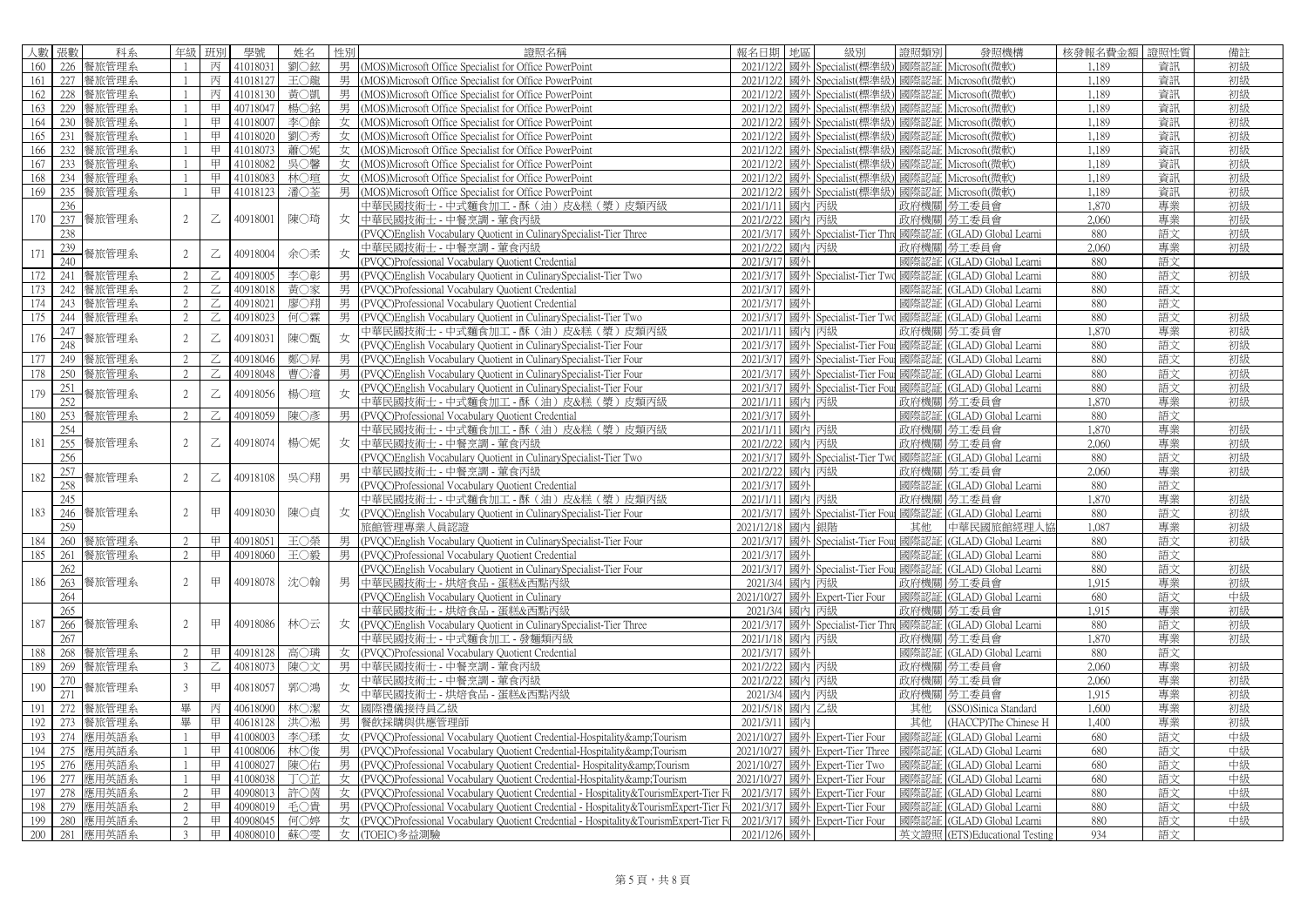| 人數  | 張數         | 科系          | 年級             | 班別             | 學號       | 姓名  | 性別 | 證照名稱                                                                                                           | 地區<br>報名日期      | 級別                               | 證照類別 | 發照機構                          | 核發報名費金額 | 證照性質 | 備註       |
|-----|------------|-------------|----------------|----------------|----------|-----|----|----------------------------------------------------------------------------------------------------------------|-----------------|----------------------------------|------|-------------------------------|---------|------|----------|
|     | 282        |             |                |                |          |     |    | (TOEIC)多益測驗                                                                                                    | 2021/12/6<br>國外 |                                  |      | 英文證照 (ETS)Educational Testing | 934     | 語文   |          |
| 201 | 283        | 應用英語系       | 3              | 甲              | 40808016 | 邱○霓 | 女  | Business Application Professionals Certification-Essential Level in Presentations核心能                           | 2021/12/14      | 國外 初級                            | 國際認証 | (GLAD) Global Learni          | 679     | 資訊   | 初級       |
| 202 | 284        | 應用英語系       |                | 甲              | 40808035 | 黃○語 | 男  | (PVOC)Professional Vocabulary Quotient Credential-Business and Management                                      | 2021/10/27      | 國外 Expert-Tier Five              | 國際認証 | (GLAD) Global Learni          | 680     | 語文   | 中高級      |
| 203 | 285        | 應用英語系       |                | 甲              | 40808036 | 周○偉 | 男  | (TOEIC)多益測驗                                                                                                    | 2021/12/6<br>國外 |                                  | 英文證照 | (ETS)Educational Testing      | 934     | 語文   |          |
|     |            |             |                |                |          |     |    |                                                                                                                | 國外<br>2021/12/6 |                                  | 英文證照 |                               | 934     | 語文   |          |
| 204 | 286<br>287 | 應用英語系       | 3              | 甲              | 40808040 | 曾○婷 | 女  | (TOEIC)多益測驗                                                                                                    |                 |                                  |      | (ETS)Educational Testing      |         |      |          |
|     |            |             |                |                |          |     |    | Business Application Professionals Certification-Essential Level in Presentations核心能                           | 2021/12/14      | 國外 初級                            | 國際認言 | (GLAD) Global Learni          | 679     | 資訊   | 初級       |
| 205 | 288        | 嶲用英語系       | 3              | 甲              | 40808042 | 羅○儀 | 女  | (TOEIC)多益測驗                                                                                                    | 2021/12/6<br>國外 |                                  | 英文證照 | (ETS)Educational Testing      | 934     | 語文   |          |
|     | 289        |             |                |                |          |     |    | Business Application Professionals Certification-Essential Level in Presentations核心能                           | 2021/12/14      | 國外初級                             | 國際認証 | (GLAD) Global Learni          | 679     | 資訊   | 初級       |
| 206 | 290        | 表演藝術系       | $\mathfrak{D}$ | 甲              | 40924005 | 王〇淳 |    | 女 (PVOC)Professional Vocabulary Quotient Credential                                                            | 2021/3/17<br>國外 |                                  | 國際認証 | (GLAD) Global Learni          | 880     | 語文   |          |
| 207 | 291        | 表演藝術系       | $\mathfrak{D}$ | 甲              | 40924011 | 羅〇蓁 |    | 女 (PVOC)Professional Vocabulary Quotient Credential                                                            | 2021/3/17<br>國外 |                                  | 國際認証 | (GLAD) Global Learni          | 880     | 語文   |          |
| 208 | 292        | 表演藝術系       | $\mathfrak{D}$ | 甲              | 40924018 | 姜○吟 |    | 女 (PVQC)Professional Vocabulary Quotient Credential                                                            | 國外<br>2021/3/17 |                                  | 國際認証 | (GLAD) Global Learni          | 880     | 語文   |          |
| 209 | 293        | 表演藝術系       | 2              | 甲              | 40924029 | 田〇婷 |    | 女 (PVQC)Professional Vocabulary Quotient Credential-Hospitality&TourismSpecialist-Tien                         | 2021/3/17       | 國外 Specialist-Tier Fou           | 國際認証 | (GLAD) Global Learni          | 880     | 語文   | 初級       |
| 210 | 294        | 表演藝術系       |                | 甲              | 40924047 | 何○穎 |    | 女 (PVQC)Professional Vocabulary Quotient Credential                                                            | 2021/3/17<br>國外 |                                  | 國際認証 | (GLAD) Global Learni          | 880     | 語文   |          |
| 211 | 295        | 表演藝術系       | $\mathfrak{D}$ | 甲              | 40924053 | 何○妤 |    | 女 (PVQC)Professional Vocabulary Quotient Credential                                                            | 國外<br>2021/3/17 |                                  | 國際認言 | (GLAD) Global Learni          | 880     | 語文   |          |
| 212 | 296        | 表演藝術系       | $\mathfrak{D}$ | 甲              | 40924072 | 羅〇樂 |    | 女 (PVOC)Professional Vocabulary Quotient Credential                                                            | 2021/3/17<br>國外 |                                  | 國際認証 | (GLAD) Global Learni          | 880     | 語文   |          |
| 213 | 297        | 表演藝術系       | $\mathcal{D}$  | 甲              | 40924074 | 林〇志 |    | 男 (PVOC)Professional Vocabulary Quotient Credential                                                            | 2021/3/17<br>國外 |                                  | 國際認証 | (GLAD) Global Learni          | 880     | 語文   |          |
| 214 | 298        | 表演藝術系       | 2              | 甲              | 40924075 | 王〇梓 |    | 男 (PVQC)Professional Vocabulary Quotient Credential                                                            | 2021/3/17<br>國外 |                                  | 國際認証 | (GLAD) Global Learni          | 880     | 語文   |          |
| 215 |            |             | $\mathcal{L}$  | Z              |          |     |    |                                                                                                                |                 |                                  |      |                               | 880     |      |          |
|     | 299        | 表演藝術系       |                |                | 40824148 | 吳〇怡 |    | 女 (PVQC)Professional Vocabulary Quotient Credential                                                            | 2021/3/17<br>國外 |                                  | 國際認証 | (GLAD) Global Learni          |         | 語文   |          |
| 216 | 300        | 表演藝術系       | 畢              | Z              | 40624095 | 黃○儀 |    | 女 (PVQC)Professional Vocabulary Quotient Credential                                                            | 2021/3/17<br>國外 |                                  | 國際認証 | (GLAD) Global Learni          | 880     | 語文   |          |
| 217 | 301        | 數位媒體設計系     |                | Z              | 41020015 | 林○倫 |    | 女 (MOS)Microsoft Office Specialist for Office PowerPoint                                                       | 2021/11/9       | 國外 Specialist(標準級                | 國際認証 | Microsoft(微軟)                 | 1,400   | 資訊   | 初級       |
| 218 | 302        | 數位媒體設計系     |                | Z              | 41020045 | 吳○威 |    | 男 (MOS)Microsoft Office Specialist for Office PowerPoint                                                       | 2021/11/9       | 國外 Specialist(標準級                | 國際認証 | Microsoft(微軟)                 | 1,400   | 資訊   | 初級       |
| 219 | 303        | 數位媒體設計系     |                | Z              | 41020056 | 劉〇盈 |    | 女 (MOS)Microsoft Office Specialist for Office PowerPoint                                                       | 2021/11/9       | 國外 Specialist(標準級                | 國際認証 | Microsoft(微軟)                 | 1,400   | 資訊   | 初級       |
| 220 | 304        | 數位媒體設計系     |                | Z              | 41020061 | 高〇芯 |    | 女 (MOS)Microsoft Office Specialist for Office PowerPoint                                                       | 2021/11/9       | 國外 Specialist(標準級                | 國際認証 | Microsoft(微軟)                 | 1,400   | 資訊   | 初級       |
| 221 | 305        | 數位媒體設計系     |                | 甲              | 40920004 | 顧〇瑄 |    | 女 (PVQC)English Vocabulary Quotient in Digital Multimedia and DesignSpecialist-Tier Tw                         | 2021/3/17       | 國外 Specialist-Tier Tw            | 國際認証 | (GLAD) Global Learni          | 880     | 語文   | 初級       |
| 222 | 306        | 數位媒體設計系     |                | 甲              | 41020009 | 許〇妮 |    | 女 (MOS)Microsoft Office Specialist for Office PowerPoint                                                       | 2021/9/27       | 國外 Specialist(標準級                | 國際認証 | Microsoft(微軟)                 | 1,500   | 資訊   | 初級       |
| 223 | 307        | 數位媒體設計系     |                | 甲              | 41020031 | 蕭C  |    | 女 (MOS)Microsoft Office Specialist for Office PowerPoint                                                       | 2021/9/27       | 國外 Specialist(標準級                | 國際認訂 | Microsoft(微軟)                 | 1,500   | 資訊   | 初級       |
| 224 | 308        | 數位媒體設計系     |                | 甲              | 41020037 | 彭〇美 |    | 女 (MOS)Microsoft Office Specialist for Office PowerPoint                                                       |                 | 2021/9/27 國外 Specialist(標準級)     | 國際認証 | Microsoft(微軟)                 | 1,500   | 資訊   | 初級       |
|     | 309        |             |                |                |          |     |    | (MOS)Microsoft Office Specialist for Office PowerPoint                                                         |                 | 2021/9/27 國外 Specialist(標準級      | 國際認証 | Microsoft(微軟)                 | 1,500   | 資訊   | 初級       |
| 225 | 310        | 数位媒體設計系     |                | 甲              | 41020068 | 董〇宏 | 男  | (PVQC)English Vocabulary Quotient in Digital Multimedia and Design                                             | 2021/10/27      | 國外 Expert-Tier Three             | 國際認証 | (GLAD) Global Learni          | 680     | 語文   | 中級       |
|     | 311        |             |                |                |          |     |    | (PVQC)Professional Vocabulary Quotient Credential                                                              | 2021/3/17<br>國外 |                                  | 國際認証 | (GLAD) Global Learni          | 880     | 語文   |          |
| 226 | 312        | 數位媒體設計系     | 2              | $\mathbb Z$    | 40920019 | 陳○蓉 | 女  |                                                                                                                | 2021/12/8<br>國外 |                                  | 國際認証 | Adobe Systems                 | 2.038   | 專業   | 中級       |
|     |            |             |                |                |          |     |    | Adobe Certified Associate in Visual Design using Adobe Photoshop CC                                            |                 |                                  |      |                               |         |      |          |
| 227 | 313        | 數位媒體設計系     | 2              | $\overline{z}$ | 40920021 | 董〇秦 |    | (PVQC)Professional Vocabulary Quotient Credential                                                              | 國外<br>2021/3/17 |                                  | 國際認証 | (GLAD) Global Learni          | 880     | 語文   |          |
|     | 314        |             |                |                |          |     |    | Adobe Certified Associate in Visual Design using Adobe Photoshop CC                                            | 2021/12/8<br>國外 |                                  | 國際認証 | Adobe Systems                 | 2.038   | 專業   | 中級       |
| 228 | 315        | 数位媒體設計系     | $\overline{2}$ | $\overline{C}$ | 40920026 | 蔡○真 |    | (PVQC)Professional Vocabulary Quotient Credential                                                              | 國外<br>2021/3/17 |                                  | 國際認言 | (GLAD) Global Learni          | 880     | 語文   |          |
|     | 316        |             |                |                |          |     |    | Adobe Certified Associate in Visual Design using Adobe Photoshop CC                                            | 2021/12/8<br>國外 |                                  | 國際認証 | Adobe Systems                 | 2.038   | 專業   | 中級       |
| 229 | 317        | 數位媒體設計系     | 2              | $\mathbb Z$    | 40920035 | 林○錡 |    | (PVQC)Professional Vocabulary Quotient Credential                                                              | 2021/3/17<br>國外 |                                  | 國際認前 | (GLAD) Global Learni          | 880     | 語文   |          |
|     | 318        |             |                |                |          |     |    | Adobe Certified Associate in Visual Design using Adobe Photoshop CC                                            | 2021/12/8<br>國外 |                                  | 國際認証 | Adobe Systems                 | 2.038   | 專業   | 中級       |
| 230 | 319        | 數位媒體設計系     |                | Z              | 40920044 | 顧〇仔 | 女  | Adobe Certified Associate in Visual Design using Adobe Photoshop CC                                            | 2021/12/8<br>國外 |                                  | 國際認証 | Adobe Systems                 | 2.038   | 專業   | 中級       |
|     | 320        |             |                |                |          |     |    | (PVQC)Professional Vocabulary Quotient Credential                                                              | 2021/3/17<br>國外 |                                  | 國際認証 | (GLAD) Global Learni          | 880     | 語文   |          |
| 231 | 321        | 數位媒體設計系     | 2              | $\overline{z}$ | 40920047 | 葉○珠 | 女  | Adobe Certified Associate in Visual Design using Adobe Photoshop CC                                            | 國外<br>2021/12/8 |                                  | 國際認証 | Adobe Systems                 | 2.038   | 專業   | 中級       |
|     | 322        |             |                |                |          |     |    | (PVOC)Professional Vocabulary Ouotient Credential                                                              | 國外<br>2021/3/17 |                                  | 國際認証 | (GLAD) Global Learni          | 880     | 語文   |          |
| 232 | 323        | 數位媒體設計系     | 2              | 甲              | 40920002 | 林○晴 |    | Adobe Certified Associate in Visual Design using Adobe Photoshop CC                                            | 國外<br>2021/12/8 |                                  | 國際認証 | Adobe Systems                 | 2.038   | 專業   | 中級       |
| 233 | 324        | 數位媒體設計系     |                | 甲              | 40920005 | 許〇翊 | 男  | (PVQC)English Vocabulary Quotient in Digital Multimedia and DesignSpecialist-Tier Tw                           | 2021/3/17       | 國外 Specialist-Tier Tv            | 國際認訂 | (GLAD) Global Learni          | 880     | 語文   | 初級       |
| 234 | 325        | 散位媒體設計系     |                | 甲              | 40920008 | 樊○榕 |    |                                                                                                                |                 | 2021/3/17 國外 Specialist-Tier Fou | 國際認証 |                               | 880     | 語文   | 初級       |
|     |            |             |                |                |          |     |    | 女 (PVQC)English Vocabulary Quotient in Digital Multimedia and DesignSpecialist-Tier Fou                        |                 |                                  |      | (GLAD) Global Learni          |         |      |          |
| 235 | 326        | 數位媒體設計系     |                | 甲              | 40920017 | 徐○瑄 |    | 女 (PVQC)Professional Vocabulary Quotient Credential                                                            | 2021/3/17<br>國外 |                                  | 國際認証 | (GLAD) Global Learni          | 880     | 語文   |          |
| 236 | 327        | 數位媒體設計系     |                | 甲              | 40920020 | 陳〇玄 |    | $\overline{\mathcal{L}}$ (PVQC)English Vocabulary Quotient in Digital Multimedia and DesignSpecialist-Tier Fou | 2021/3/17       | 國外 Specialist-Tier Fou           | 國際認前 | (GLAD) Global Learni          | 880     | 語文   | 初級       |
| 237 | 328        | 數位媒體設計系     |                | 甲              | 40920022 | 黃○綾 |    | 女 (PVQC)Professional Vocabulary Quotient Credential                                                            | 2021/3/17<br>國外 |                                  | 國際認証 | (GLAD) Global Learni          | 880     | 語文   |          |
| 238 | 329        | 數位媒體設計系     |                | 甲              | 40920070 | 梁○珊 |    | 女 (PVOC)Professional Vocabulary Quotient Credential                                                            | 國外<br>2021/3/17 |                                  | 國際認証 | (GLAD) Global Learni          | 880     | 語文   |          |
| 239 | 330        | 數位媒體設計系     |                | $\overline{Z}$ | 40820008 | 何○慈 |    | 女 Autodesk 3ds Max專業級                                                                                          | 2021/1/18       | 國外 專業級                           | 國際認証 | Autodesk[歐特克有限?               | 2.000   | 專業   | 中高級-特色證照 |
| 240 | 331        | 數位媒體設計系     | $\mathcal{L}$  | Ζ              | 40820028 | 胡○穎 |    | 女 Autodesk 3ds Max專業級                                                                                          | 2021/1/18       | 國外 專業級                           | 國際認証 | Autodesk[歐特克有限?               | 2,000   | 專業   | 中高級-特色證照 |
| 241 | 332        | 數位媒體設計系     |                | $\mathbb Z$    | 40820048 | 蕭〇臻 |    | 女 Autodesk 3ds Max專業級                                                                                          | 2021/1/18       | 國外專業級                            | 國際認証 | Autodesk[歐特克有限?               | 2,000   | 專業   | 中高級-特色證照 |
| 242 | 333        | 數位媒體設計系     |                | Z              | 40820062 | 邱○嘉 |    | 男 Autodesk 3ds Max專業級                                                                                          | 2021/1/18       | 國外 專業級                           | 國際認証 | Autodesk[歐特克有限?               | 2,000   | 專業   | 中高級-特色證照 |
| 243 | 334        | 數位媒體設計系     | $\mathcal{L}$  | Z              | 40820085 | 金○學 |    | 男 Autodesk 3ds Max專業級                                                                                          | 2021/1/18       | 國外 專業級                           | 國際認証 | Autodesk[歐特克有限?               | 2,000   | 專業   | 中高級-特色證照 |
| 244 | 335        | 數位媒體設計系     |                | 甲              | 40820057 | 邱○馨 |    | 女 Autodesk 3ds Max專業級                                                                                          | 2021/1/18       | 國外專業級                            | 國際認証 | Autodesk[歐特克有限?               | 2.000   | 專業   | 中高級-特色證照 |
| 245 | 336        | 數位媒體設計系     |                | 甲              | 40820067 | 黃〇凱 |    | 男 Autodesk 3ds Max專業級                                                                                          | 2021/1/18       | 國外專業級                            | 國際認証 | Autodesk[歐特克有限?               | 2,000   | 專業   | 中高級-特色證照 |
| 246 | 337        | 數位媒體設計系     |                | $\mathbb Z$    | 40720019 | 杜○庭 |    |                                                                                                                | 2021/12/8<br>國外 |                                  | 國際認証 | Adobe Systems                 | 2.038   | 專業   | 中級       |
|     |            |             |                |                |          |     |    | 女 Adobe Certified Associate in Visual Design using Adobe Photoshop CC                                          |                 |                                  |      |                               | 2.038   |      | 中級       |
| 247 |            | 338 數位媒體設計系 | $\overline{4}$ | 甲              | 40720008 | 陳○緯 |    | $\pm \pm \sqrt{2}$ Adobe Certified Associate in Visual Design using Adobe Photoshop CC                         | 2021/12/8 國外    |                                  |      | 國際認証 Adobe Systems            |         | 專業   |          |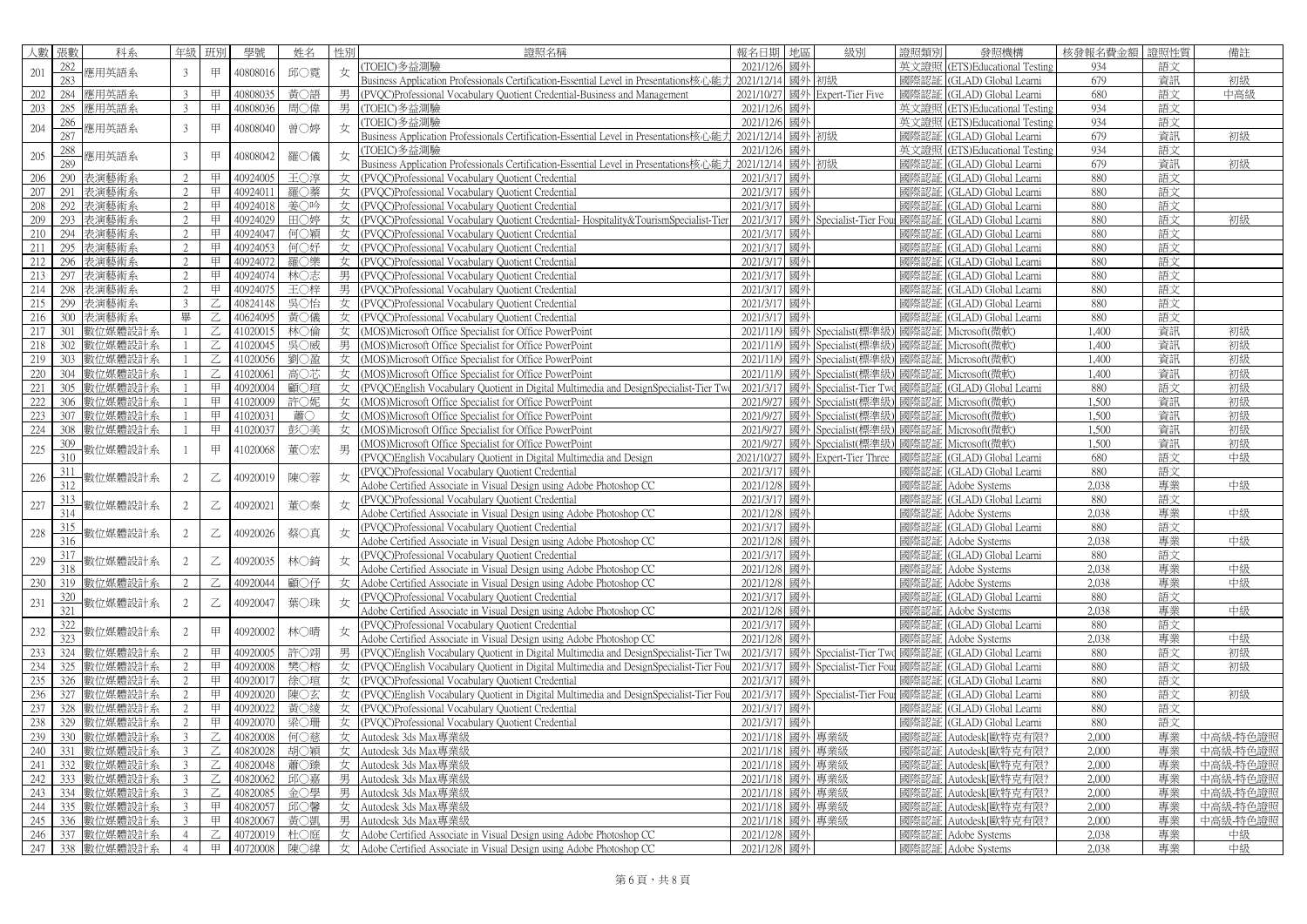|     | 人數 張數 | 科系              | 年級                       | 班別                                                                                                                                                                              | 學號       | 姓名  | 性別 | 證照名稱                                                                                 | 報名日期 地區          |       | 級別                               | 證照類別 | 發照機構                     | 核發報名費金額 | 證照性質 | 備註       |
|-----|-------|-----------------|--------------------------|---------------------------------------------------------------------------------------------------------------------------------------------------------------------------------|----------|-----|----|--------------------------------------------------------------------------------------|------------------|-------|----------------------------------|------|--------------------------|---------|------|----------|
| 248 |       | 339 數位媒體設計系     | 5                        | 甲                                                                                                                                                                               | 40620113 | 張○嘉 |    | 男 Adobe Certified Associate in Visual Design using Adobe Photoshop CC 2015           | 2021/4/30 國外     |       |                                  | 國際認証 | Adobe Systems            | 2.200   | 專業   | 中級       |
| 249 | 340   | 數位媒體設計系         | 畢                        | $\mathbb Z$                                                                                                                                                                     | 40620002 | 關〇涵 |    | Adobe Certified Associate in Visual Design using Adobe Photoshop CC 2015             | 2021/4/30        | 國外    |                                  | 國際認証 | Adobe Systems            | 2,200   | 專業   | 中級       |
| 250 | 341   | 數位媒體設計系         | 畢                        | Z                                                                                                                                                                               | 40620003 | 楊〇瑜 |    | 女 Adobe Certified Associate in Visual Design using Adobe Photoshop CC 2015           | 2021/4/30        | 國外    |                                  | 國際認証 | Adobe Systems            | 2.200   | 專業   | 中級       |
| 251 |       | 342 數位媒體設計系     | 畢                        | Z                                                                                                                                                                               | 40620070 | 林〇匀 |    | Adobe Certified Associate in Visual Design using Adobe Photoshop CC 2015             | 2021/4/30        | 國外    |                                  | 國際認証 | Adobe Systems            | 2,200   | 專業   | 中級       |
| 252 |       | 343 數位媒體設計系     | 畢                        | 甲                                                                                                                                                                               | 40620095 | 洪〇仁 |    | 男 Adobe Certified Associate in Visual Design using Adobe Photoshop CC 2015           | 2021/4/30        | 國外    |                                  | 國際認証 | Adobe Systems            | 2,200   | 專業   | 中級       |
| 253 |       | 344 室内設計系       | $\overline{\mathcal{L}}$ | Z                                                                                                                                                                               | 40919003 | 林○恩 | 男  | Autodesk Certified User: AutoCAD                                                     | 2021/12/28       | 國外    |                                  | 國際認証 | Autodesk[歐特克有限么          | 1.528   | 專業   | 中高級-特色證照 |
| 254 | 345   | 室内設計系           | 2                        | $\mathbb Z$                                                                                                                                                                     | 40919006 | 江〇秦 | 女  | (PVQC)Professional Vocabulary Quotient Credential                                    | 2021/3/17        | 國外    |                                  | 國際認証 | (GLAD) Global Learni     | 880     | 語文   |          |
|     | 346   |                 |                          |                                                                                                                                                                                 |          |     |    | 中華民國技術士 - 建築製圖應用-手繪圖丙級                                                               | 2021/9/23        | 國內    | 丙級                               |      | 政府機關   勞工委員會             | 1,040   | 專業   | 初級       |
| 255 | 347   | 室内設計系           | 2                        | $\mathsf{Z}% _{T}=\mathsf{Z}_{T}\!\left( a,b\right) ,\ \mathsf{Z}_{T}=\mathsf{Z}_{T}\!\left( a,b\right) ,\ \mathsf{Z}_{T}=\mathsf{Z}_{T}\!\left( a,b\right) , \label{eq-qt:Z}%$ | 40919007 | 林○潔 | 女  | 中華民國技術士 - 建築製圖應用-手繪圖丙級                                                               | 2021/9/23        | 國內 丙級 |                                  | 政府機關 | 勞工委員會                    | 1,040   | 專業   | 初級       |
|     | 348   |                 |                          |                                                                                                                                                                                 |          |     |    | Autodesk Certified User: AutoCAD                                                     | 2021/12/28       | 國外    |                                  | 國際認証 | Autodesk[歐特克有限2          | 1,528   | 專業   | 中高級-特色證照 |
| 256 | 349   | 室内設計系           | 2                        | Z                                                                                                                                                                               | 40919021 | 張〇焱 | 男  | (PVQC)Professional Vocabulary Quotient Credential                                    | 2021/3/17 國外     |       |                                  | 國際認証 | (GLAD) Global Learni     | 880     | 語文   |          |
| 257 | 350   | 室内設計系           | 2                        | Ζ                                                                                                                                                                               | 40919022 | 呂○聲 | 男  | (PVQC)Professional Vocabulary Quotient Credential                                    | 2021/3/17        | 國外    |                                  | 國際認証 | (GLAD) Global Learni     | 880     | 語文   |          |
| 258 | 351   | 室内設計系           | $\mathfrak{D}$           | Z                                                                                                                                                                               | 40919030 | 施○龍 |    | 男 (PVOC)Professional Vocabulary Quotient Credential                                  | 2021/3/17 國外     |       |                                  | 國際認言 | (GLAD) Global Learni     | 880     | 語文   |          |
| 259 |       | 352 室内設計系       | $\overline{2}$           | Z                                                                                                                                                                               | 40919031 | 玉〇莉 | 女  | (PVQC)Professional Vocabulary Quotient Credential-Hospitality&TourismSpecialist-Tier | 2021/3/17        |       | 國外 Specialist-Tier Tw            | 國際認証 | (GLAD) Global Learni     | 880     | 語文   | 初級       |
|     | 353   |                 |                          |                                                                                                                                                                                 |          |     |    | PVOC)Professional Vocabulary Quotient Credential-Hospitality&TourismSpecialist-Tier  | 2021/3/17        |       | 國外 Specialist-Tier Thr           | 國際認証 | (GLAD) Global Learni     | 880     | 語文   | 初級       |
| 260 | 354   | 室内設計系           | 2                        | Z                                                                                                                                                                               | 40919046 | 劉〇柔 | 女  | 中華民國技術士 - 建築製圖應用-手繪圖丙級                                                               | 2021/9/23        |       | 國內丙級                             | 政府機關 | 勞工委員會                    | 1,040   | 專業   | 初級       |
|     | 355   |                 |                          |                                                                                                                                                                                 |          |     |    | Autodesk Certified User: AutoCAD                                                     | 2021/12/28 國外    |       |                                  | 國際認証 | Autodesk[歐特克有限2          | 1.528   | 專業   | 中高級-特色證照 |
| 261 | 356   |                 | 2                        | $\mathbb Z$                                                                                                                                                                     | 40919075 | 彭〇庭 | 男  | (PVQC)Professional Vocabulary Quotient Credential                                    | 2021/3/17 國外     |       |                                  | 國際認証 | (GLAD) Global Learni     | 880     | 語文   |          |
|     | 357   | 室内設計系           |                          |                                                                                                                                                                                 |          |     |    | Autodesk Certified User: AutoCAD                                                     | 2021/12/28       | 國外    |                                  | 國際認証 | Autodesk「歐特克有限」          | 1.528   | 專業   | 中高級-特色證照 |
|     | 358   |                 | $\mathfrak{D}$           |                                                                                                                                                                                 |          | 錢○臻 | 男  | 中華民國技術士 - 建築製圖應用-手繪圖丙級                                                               | 2021/9/24 國內 丙級  |       |                                  | 政府機關 | 勞工委員會                    | 1.040   | 專業   | 初級       |
| 262 | 359   | 室内設計系           |                          | 甲                                                                                                                                                                               | 40919060 |     |    | (PVOC)Professional Vocabulary Quotient Credential-Hospitality&Tourism                |                  |       | 2021/10/27 國外 Expert-Tier Four   | 國際認証 | (GLAD) Global Learni     | 680     | 語文   | 中級       |
| 263 | 360   | 室内設計系           | $\mathcal{R}$            | Z                                                                                                                                                                               | 40819001 | 林○緯 | 男  | Autodesk Certified User: AutoCAD                                                     | 2021/12/28       | 國外    |                                  | 國際認証 | Autodesk[歐特克有限2          | 1,528   | 專業   | 中高級-特色證照 |
| 264 | 361   | 室内設計系           | 3                        | 甲                                                                                                                                                                               | 40819039 | 余〇真 |    | 女 Autodesk Certified User: AutoCAD                                                   | 2021/12/28 國外    |       |                                  | 國際認証 | Autodesk[歐特克有限/          | 1,528   | 專業   | 中高級-特色證照 |
| 265 | 362   | 創意產品設計系         | 2                        | 甲                                                                                                                                                                               | 40922037 | 林○竹 |    | 女 TOC-OA POWERPOINT 2010)專業級                                                         | 2021/1/14 國內 專業級 |       |                                  | 其他   | (CSF)Computer Skills     | 500     | 資訊   | 初級       |
|     | 363   |                 |                          |                                                                                                                                                                                 |          |     |    | TQC-OA POWERPOINT 2010)專業級                                                           | 2021/1/14 國內 專業級 |       |                                  | 其他   | (CSF)Computer Skills     | 500     | 資訊   | 初級       |
| 266 | 364   | 創意產品設計系         | 2                        | 甲                                                                                                                                                                               | 40922041 | 王〇婷 | 女  | (PVOC)Professional Vocabulary Quotient Credential                                    | 2021/3/17        | 國外    |                                  | 國際認証 | (GLAD) Global Learni     | 880     | 語文   |          |
|     | 365   |                 |                          |                                                                                                                                                                                 |          |     |    | TQC+ 進階零件及曲面設計                                                                       | 2021/1/14 國內     |       |                                  | 其他   | (CSF)Computer Skills     | 900     | 專業   | 中高級-特色證照 |
| 267 | 366   | 削意產品設計系         |                          | $\mathsf{Z}% _{T}=\mathsf{Z}_{T}\!\left( a,b\right) ,\ \mathsf{Z}_{T}=\mathsf{Z}_{T}\!\left( a,b\right) ,\ \mathsf{Z}_{T}=\mathsf{Z}_{T}\!\left( a,b\right) , \label{eq-qt:Z}%$ | 40722028 | 陸〇  | 女  | 中華民國技術士 - 金銀珠寶飾品加工丙級                                                                 | 2021/2/26        | 國內 丙級 |                                  | 政府機關 | 勞工委員會                    | 2,825   | 專業   | 初級       |
| 268 | 367   | 創意產品設計系         |                          | Z                                                                                                                                                                               | 40722032 | 施○玲 |    | 女 中華民國技術士 - 金銀珠寶飾品加工丙級                                                               | 2021/5/10 國內 丙級  |       |                                  | 政府機關 | 勞工委員會                    | 2.825   | 專業   | 初級       |
| 269 | 368   | 創意產品設計系         |                          | 甲                                                                                                                                                                               | 40722039 | 莊○卉 |    | 女 中華民國技術士 - 金銀珠寶飾品加工丙級                                                               | 2021/4/30 國內 丙級  |       |                                  | 政府機關 | 勞工委員會                    | 2.825   | 專業   | 初級       |
| 270 | 369   | 數位遊戲設計系         |                          | 甲                                                                                                                                                                               | 41025010 | 陳〇祖 |    | 女 (MOS)Microsoft Office Specialist for Office PowerPoint                             |                  |       | 2021/11/3 國外 Specialist(標準級      | 國際認証 | Microsoft(微軟)            | 1,400   | 資訊   | 初級       |
| 271 | 370   | 數位遊戲設計系         |                          | 甲                                                                                                                                                                               | 41025013 | 吳○明 |    | 男 (MOS)Microsoft Office Specialist for Office PowerPoint                             |                  |       | 2021/11/3 國外 Specialist(標準級      | 國際認証 | Microsoft(微軟)            | 1,400   | 資訊   | 初級       |
| 272 | 371   | 數位遊戲設計系         |                          | 甲                                                                                                                                                                               | 41025019 | 田〇會 | 女  | (MOS)Microsoft Office Specialist for Office PowerPoint                               | 2021/11/3        |       | 國外 Specialist(標準約                | 國際認証 | Microsoft(微軟)            | 1,400   | 資訊   | 初級       |
| 273 | 372   | 數位游戲設計系         |                          | 甲                                                                                                                                                                               | 41025021 | 林○宣 |    | 女 (MOS)Microsoft Office Specialist for Office PowerPoint                             |                  |       | 2021/11/3 國外 Specialist(標準級      | 國際認証 | Microsoft(微軟)            | 1.400   | 資訊   | 初級       |
| 274 | 373   |                 | $\mathfrak{D}$           | 甲                                                                                                                                                                               | 40925010 | 林○綸 | 男  | (PVQC)Professional Vocabulary Quotient Credential                                    | 2021/3/17 國外     |       |                                  | 國際認証 | (GLAD) Global Learni     | 880     | 語文   |          |
|     | 374   | 数位遊戲設計系         |                          |                                                                                                                                                                                 |          |     |    | ITE)資訊專業人員鑑定 -游戲企劃                                                                   | 2021/11/22       | 國內    |                                  | 其他   | (CSF)Computer Skills Fou | 1.200   | 專業   | 中級       |
| 275 | 375   | 數位遊戲設計系         | $\mathcal{L}$            | 甲                                                                                                                                                                               | 4092501  | 張○瑋 | 男  | (ITE)資訊專業人員鑑定 -遊戲企劃                                                                  | 2021/11/22 國內    |       |                                  | 其他   | CSF)Computer Skills For  | 1.200   | 專業   | 中級       |
|     | 376   |                 |                          |                                                                                                                                                                                 |          |     | 男  | (PVQC)Professional Vocabulary Quotient Credential                                    | 2021/3/17 國外     |       |                                  | 國際認証 | (GLAD) Global Learni     | 880     | 語文   |          |
| 276 | 377   | 數位遊戲設計系         | 2                        | 甲                                                                                                                                                                               | 40925020 | 許〇恆 |    | ITE)資訊專業人員鑑定 -遊戲企劃                                                                   | 2021/11/22 國內    |       |                                  | 其他   | (CSF)Computer Skills Fou | 1,200   | 專業   | 中級       |
| 277 | 378   | 數位遊戲設計系         | 2                        |                                                                                                                                                                                 | 40925022 | 蘇〇全 | 男  | (PVOC)Professional Vocabulary Quotient Credential                                    | 2021/3/17 國外     |       |                                  | 國際認証 | (GLAD) Global Learni     | 880     | 語文   |          |
|     | 379   |                 |                          | 甲                                                                                                                                                                               |          |     |    | ITE)資訊專業人員鑑定 -遊戲企劃                                                                   | 2021/11/22 國內    |       |                                  | 其他   | (CSF)Computer Skills Fou | 1,200   | 專業   | 中級       |
| 278 | 380   | 数位遊戲設計系         | 2                        | 甲                                                                                                                                                                               | 40925038 | 陳○姍 | 女  | (PVQC)Professional Vocabulary Quotient Credential                                    | 2021/3/17 國外     |       |                                  | 國際認証 | (GLAD) Global Learni     | 880     | 語文   |          |
|     | 381   |                 |                          |                                                                                                                                                                                 |          |     |    | ITE)資訊專業人員鑑定 -游戲企劃                                                                   | 2021/11/22       | 國內    |                                  | 其他   | CSF)Computer Skills For  | 1,200   | 專業   | 中級       |
| 279 | 382   | 數位遊戲設計系         | 2                        | 甲                                                                                                                                                                               | 40925044 | 林○埕 | 男  | PVQC)English Vocabulary Quotient in Digital Multimedia and DesignSpecialist-Tier Fou |                  |       | 2021/3/17 國外 Specialist-Tier Fou | 國際認証 | (GLAD) Global Learni     | 880     | 語文   | 初級       |
|     | 383   |                 |                          |                                                                                                                                                                                 |          |     |    | (ITE)資訊專業人員鑑定 -遊戲企劃                                                                  | 2021/11/22       | 國內    |                                  | 其他   | (CSF)Computer Skills For | 1,200   | 專業   | 中級       |
|     | 384   |                 |                          | 甲                                                                                                                                                                               |          |     |    | (PVQC)Professional Vocabulary Quotient Credential                                    | 2021/3/17 國外     |       |                                  | 國際認言 | (GLAD) Global Learni     | 880     | 語文   |          |
| 280 | 385   | 数位遊戲設計系         | 2                        |                                                                                                                                                                                 | 40925056 | 李〇端 |    | ITE)資訊專業人員鑑定 -遊戲企劃                                                                   | 2021/11/22 國內    |       |                                  | 其他   | CSF)Computer Skills Fou  | 1,200   | 專業   | 中級       |
| 281 | 386   | 數位游戲設計系         | 3                        | Z                                                                                                                                                                               | 40825002 | 陳〇銘 | 男  | ITE)資訊專業人員鑑定 -遊戲企劃                                                                   | 2021/10/1 國內     |       |                                  | 其他   | (CSF)Computer Skills Fou | 1,200   | 專業   | 中級       |
| 282 | 387   | 數位遊戲設計系         |                          | Ζ                                                                                                                                                                               | 40825080 | 鄭○勇 | 男  | ITE)資訊專業人員鑑定 -遊戲企劃                                                                   | 2021/10/1 國內     |       |                                  | 其他   | CSF)Computer Skills Fou  | 1.200   | 專業   | 中級       |
| 283 | 388   | 數位遊戲設計系         | $\overline{3}$           | 甲                                                                                                                                                                               | 40825046 | 陳〇銘 | 男  | ITE)資訊專業人員鑑定 -遊戲企劃                                                                   | 2021/10/1        | 國內    |                                  | 其他   | (CSF)Computer Skills Fou | 1,200   | 專業   | 中級       |
| 284 | 389   | 數位遊戲設計系         | $\mathcal{E}$            | 甲                                                                                                                                                                               | 40825049 | 陳〇宇 | 男  | (ITE)資訊專業人員鑑定 -遊戲企劃                                                                  | 2021/10/1 國內     |       |                                  | 其他   | (CSF)Computer Skills Fou | 1,200   | 專業   | 中級       |
| 285 | 390   |                 | 3                        | 甲                                                                                                                                                                               | 40825064 |     | 男  | Autodesk Certified Professional:Maya專業級                                              | 2021/4/7         |       | 國外 專業級                           | 國際認証 | Autodesk[歐特克有限?          | 2,800   | 專業   | 中高級-特色證照 |
|     | 391   | 数位遊戲設計系         |                          |                                                                                                                                                                                 |          | 謝○哲 |    | ITE)資訊專業人員鑑定 -遊戲企劃                                                                   | 2021/10/1 國內     |       |                                  | 其他   | (CSF)Computer Skills Fou | 1,200   | 專業   | 中級       |
| 286 | 392   | 數位遊戲設計系         |                          | 甲                                                                                                                                                                               | 40825073 | 藍○淮 | 男  | (ITE)資訊專業人員鑑定 -遊戲企劃                                                                  | 2021/10/1        | 國內    |                                  | 其他   | CSF)Computer Skills Fou  | 1,200   | 專業   | 中級       |
| 287 | 393   | 數位游戲設計系         | $\overline{4}$           | Z                                                                                                                                                                               | 40725034 | 莊〇巧 | 女  | Autodesk Certified Professional:Maya專業級                                              | 2021/4/20        |       | 國外 專業級                           | 國際認言 | Autodesk[歐特克有限?          | 2,800   | 專業   | 中高級-特色證照 |
| 288 |       | 394 數位遊戲設計系     | $\overline{4}$           | Z                                                                                                                                                                               | 40725066 | 鄭〇文 |    | 男 (MOS)Microsoft Office Specialist for Office PowerPoint                             |                  |       | 2021/11/3 國外 Specialist(標準級      | 國際認証 | Microsoft(微軟)            | 1.400   | 資訊   | 初級       |
|     |       | 289 395 數位遊戲設計系 | 4                        | 甲                                                                                                                                                                               | 40725015 | 蔡○竣 |    | 男 Autodesk Certified Professional:Maya專業級                                            | 2021/4/7 國外 專業級  |       |                                  |      | 國際認証 Autodesk[歐特克有限?     | 2,800   | 專業   | 中高級-特色證照 |